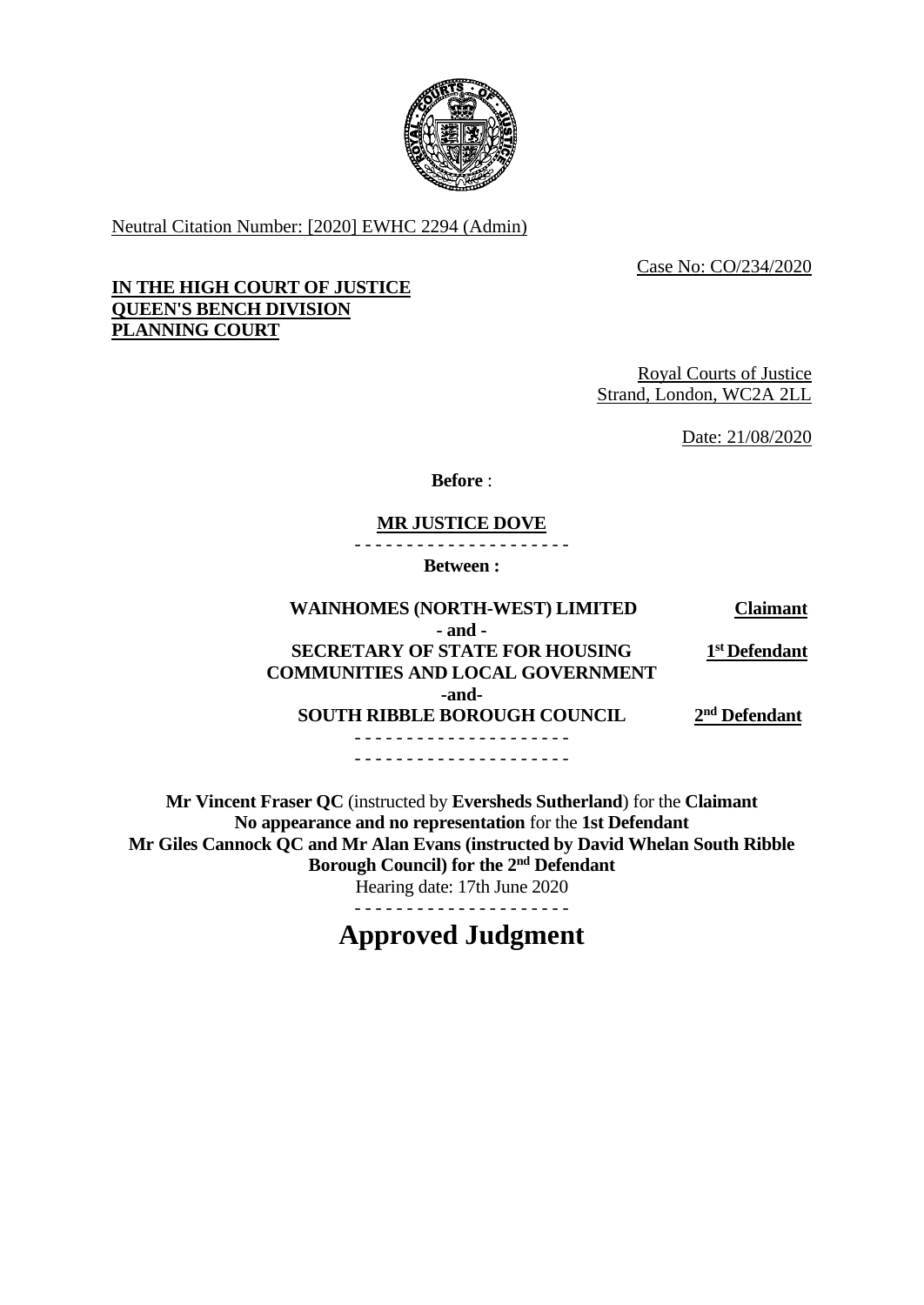## **Mr Justice Dove :**

#### Introduction

- 1. On 4 December 2018 the claimant applied for outline planning permission for up to 100 dwellings with access and associated works on land to the south of Chain House Lane, Whitestake, Preston. That application was refused by the second defendant on 27 June 2019 and the claimant appealed under section 78 of the Town and Country Planning Act 1990 to the first defendant. The first defendant's duly appointed Inspector, following a public inquiry in November 2019, decided to dismiss the appeal for reasons set out in a decision letter dated 13 December 2019. This is the application pursuant to section 288 of the 1990 Act in relation to that decision.
- 2. The application is pursued on a number of grounds which are set out below. However, at this stage it is pertinent to note that in relation to ground 5 the first defendant conceded that the Inspector's decision should be quashed. In particular, the concession is set out in the following terms in a letter from the Government Legal Department dated 17 February 2020:

"This is on the basis that the Secretary of State agrees that the Inspector did not expressly consider the specific point put by the Claimant at paragraphs 80 - <sup>81</sup> Statement of Facts and Grounds. That is, the Inspector did not expressly consider whether the distribution of the housing requirement that would result from the application of the Standard Methodology within the Housing Market Area would render policy G3 out of date irrespective of whether the Council could demonstrate a five year supply of housing land. Accordingly, the Secretary of State accepts that the decision should be quashed but only for the reasons set out in paragraphs 80- 81, paragraph 82 (failure to give adequate reasons) and paragraph 83 (in so far as that paragraph relates to a failure to take into account a material consideration) of the Claimant's Statement of Facts and Grounds."

3. The second defendant supported the decision which was made by the Inspector, and contends that on all grounds the claim should be dismissed.

### The facts

4. It is important, in order to understand the issues which arose in the appeal, to set out the policy background and the history of issues relating to planning policy prior to the consideration of the appeal. There were two important issues bearing upon the merits of the appeal. Firstly, the question of whether or not the second defendant could demonstrate a five year housing land supply. The materiality of the requirement to be able to demonstrate a five year housing land supply pursuant to paragraph 11(d) and footnote 7 of the National Planning Policy Framework ("the Framework") is well known. If a five year housing land supply cannot be demonstrated, then the tilted balance contained in paragraph 11(d) should be applied when determining whether planning permission should be granted. There were no footnote 6 policies engaged in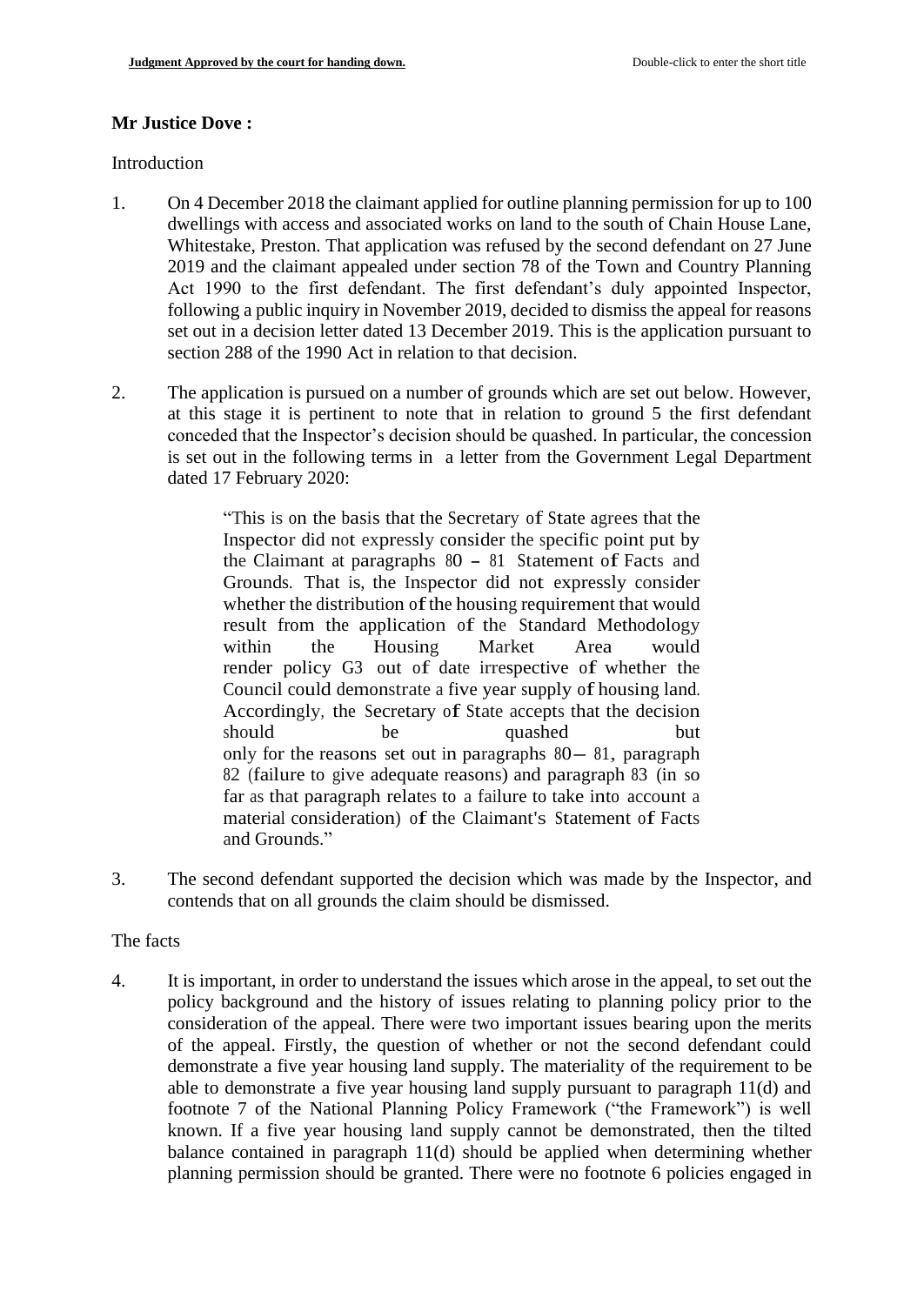the present case, and therefore if the tilted balance applied, it would mean granting planning permission unless "any adverse impacts of doing so would significantly and demonstrably outweigh the benefits, when assessed against the policies in this Framework taken as a whole".

5. The policy relating to maintaining a deliverable supply of housing land is contained in paragraph 73 of the Framework and those that follow. Of particular relevance in the present case is paragraph 73 and its related footnote 37 which provide as follows:

> "73. Strategic policies should include a trajectory illustrating the expected rate of housing delivery over the plan period, and all plans should consider whether it is appropriate to set out the anticipated rate of development for specific sites. Local planning authorities should identify and update annually a supply of specific deliverable sites sufficient to provide a minimum of five years' worth of housing against their housing requirement set out in adopted strategic policies, or against their local housing need where the strategic policies are more than five years old<sup>37</sup>.The supply of specific deliverable sites should in addition include a buffer (moved forward from later in the plan period) of:

a) 5% to ensure choice and competition in the market for land; or

 b) 10% where the local planning authority wishes to demonstrate a five year supply of deliverable sites through an annual position statement or recently

adopted plan, to account for any fluctuations in the market during that year; or

 c) 20% where there has been significant under delivery of housing over the previous three years, to improve the prospect of achieving the planned supply.

[Footnote] 37. Unless these strategic policies have been reviewed and found not to require updating. Where local housing need is used as the basis for assessing whether a five year supply of specific deliverable sites exists, it should be calculated using the standard method set out in national planning guidance."

6. Against the background of this policy material much turned in relation to the merits of the appeal on the question of whether or not a review of the strategic policy for housing had been undertaken pursuant to footnote 37. If a review had been undertaken, and the policies had not been found to require updating, then those strategic policies would have been the basis for the calculation of the five year housing land supply. If a review had not been undertaken then, since the strategic policies for housing were more than five years old, the five year housing land supply would be assessed by reference to local housing need calculated using the standard method prescribed by national Planning Practice Guidance ("the PPG"). These calculations, as set out below, produced very different outcomes.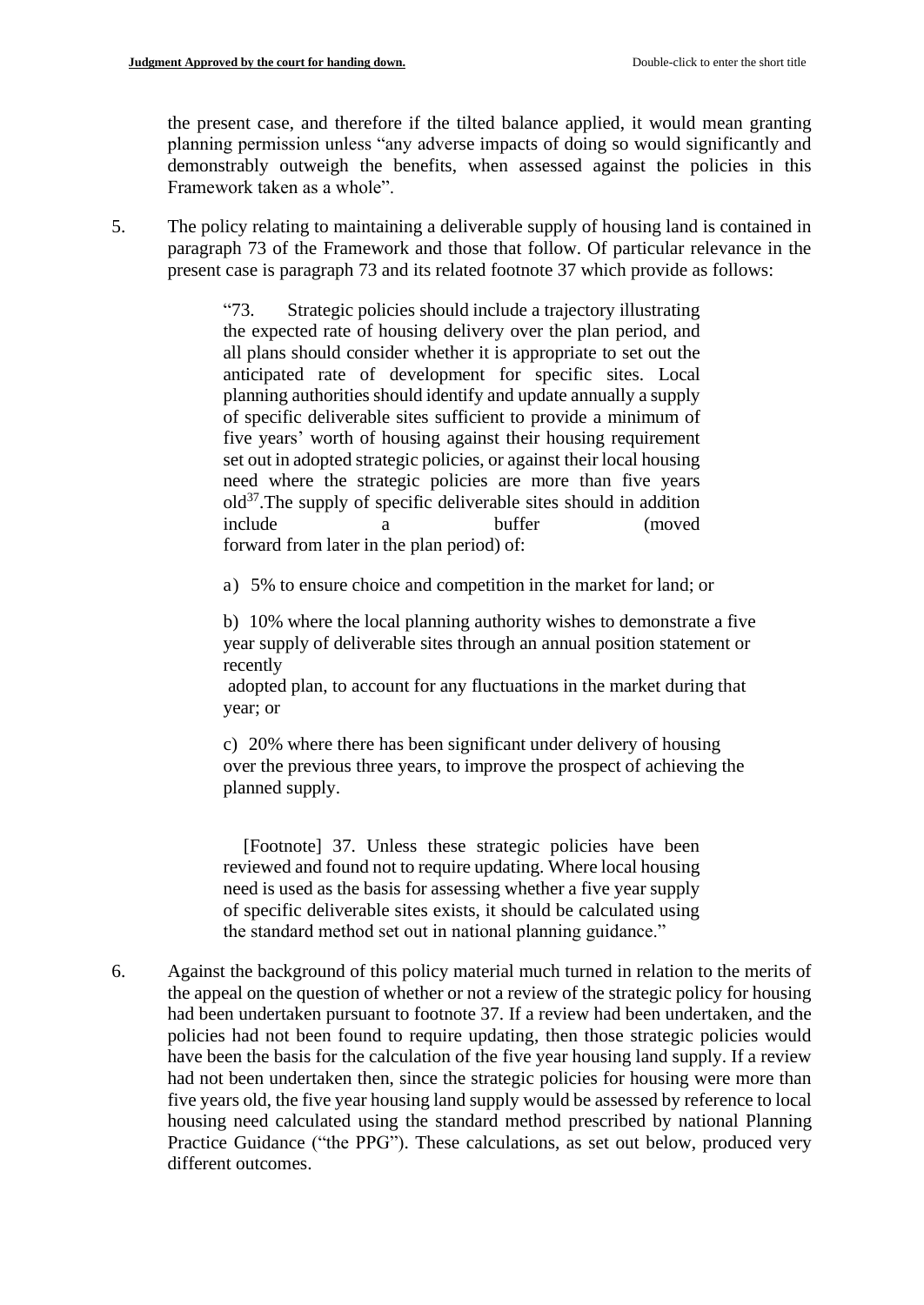7. It was common ground at the inquiry that the strategic policy providing the housing requirement within the adopted development plan was Policy 4 of the Core Strategy for Central Lancashire. This Core Strategy was prepared and adopted by three adjacent authorities: the second defendant, Preston City Council and Chorley Council, who are all part of a single housing marking area identified as Central Lancashire. Policy 4 provides as follows:

"Policy 4: Housing Delivery

Provide for and manage the delivery of new housing by:

(a) Setting and applying minimum requirements as follows:

- Preston 507 dwellings pa

- South Ribble 417 dwellings pa

- Chorley 417 dwellings pa

With prior under-provision of 702 dwellings also being made up over the remainder of the plan period equating to a total of 22,158 dwellings over the 2010-2016 period.

(b) Keeping under review housing delivery performance on the basis of rolling 3 year construction levels. If, over the latest 3 year review period, any targets relating to housing completions or the use of brownfield are missed by more than minus 20%, the phasing of uncommitted sites will be adjusted as appropriate to achieve a better match and/or other appropriate management actions taken; provided this would not adversely impact on existing housing or markets within or outside the Plan area.

(c) Ensuring there is enough deliverable land suitable for house building capable of providing a continuous forward looking 5 year supply in each district from the start of each annual monitoring period and in locations that are in line with the Policy 1, the brownfield target (of 70% of all new housing) and suitable for developments that will provide the range and mix of house types necessary to meet the requirements of the Plan area.

(d) Ensuring that sufficient housing land is identified for the medium term by identifying in Site Allocations Documents a further supply of specific, developable sites for housing and in the longer term by identifying specific developable sites or broad locations for future growth."

8. In light of the fact that the Core Strategy had been adopted in 2012, on 27 June 2016 the Central Lancashire Strategic Planning Joint Advisory Committee received a report to advise members of that committee of the appointment of consultants to carry out an assessment of the Full Objectively Assessed Housing Need ("FOAN") and prepare a Strategic Housing Market Assessment ("SHMA") for Central Lancashire. The report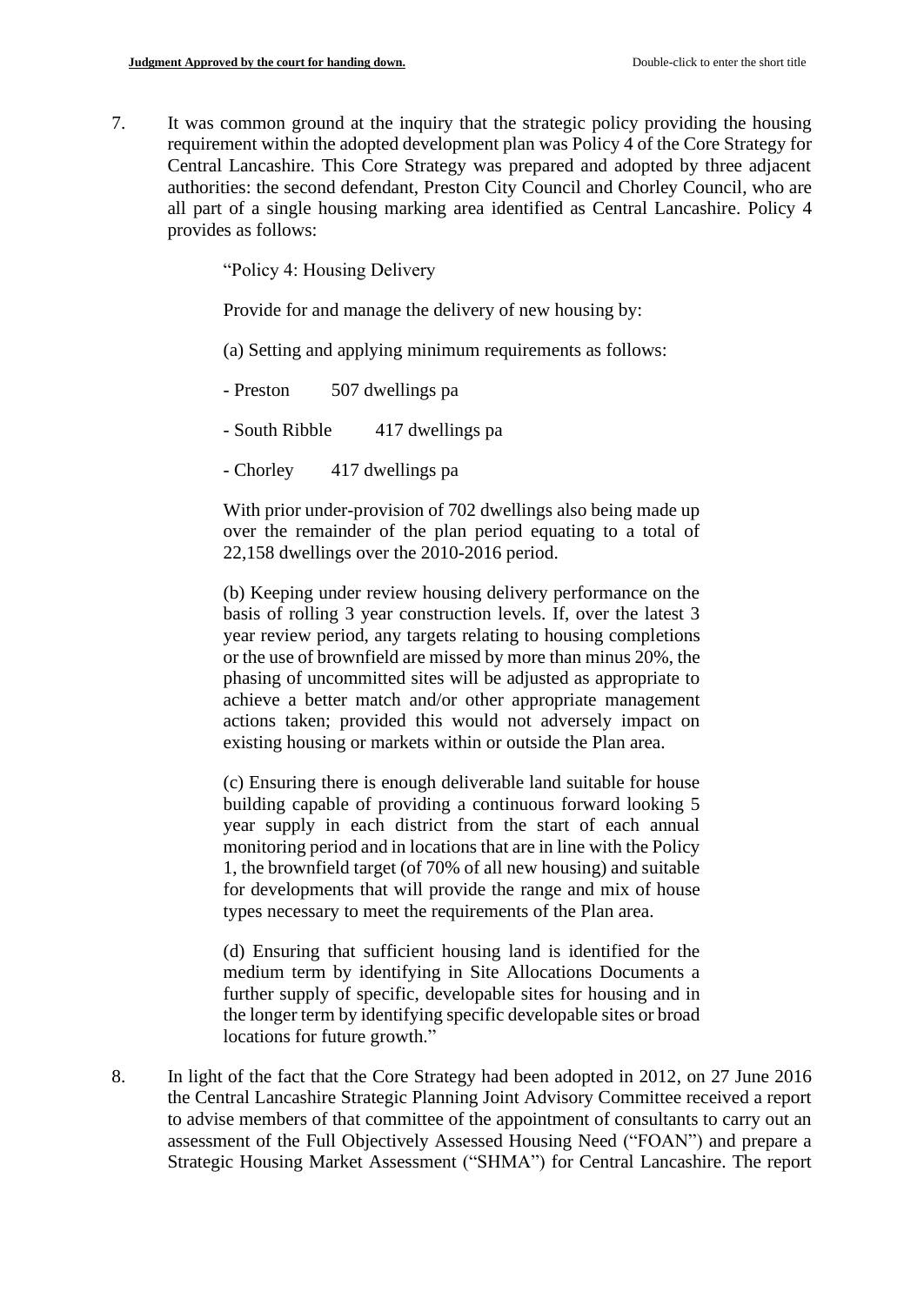…

noted that there was a duty under section 13 of the Planning and Compulsory Purchase Act 2004 for the local planning authorities to keep matters under review which might affect the development of their area or its planning. The object of the exercise which members were being advised about was described in the following terms:

"7. The three Central Lancashire authorities have up to date and National Framework compliant development plans consisting of the Joint Central Lancashire Core Strategy, adopted July 2012, and the three respective site allocations plans, adopted by the respective authorities on varying dates but all in July 2015. The Core Strategy is, therefore, reaching the point where, government guidance suggests that there should be some review as to whether policies need updating.

 8. The housing requirement figures in the plan, set out in Policy 4 of the Core Strategy, derive from the now revoked Regional Spatial Strategy figures, which in turn are based upon population and household projection figures dating from 2003. This is becoming an issue in determining planning applications and, particularly, in defending appeals where applicants/appellants are arguing that these figures, even in a recently adopted plan, do not constitute the full, objectively assessed need for market and affordable housing in each of the three Council areas. The further argument is that this is in breach of the requirement of paragraph 47 of the NPPF, which is that local planning authorities use their evidence base to ensure that the Local Plan meets the full objectively assessed need. In such circumstances elsewhere planning inspectors have weighed in favour of the appellant. In addition the High Court has supported the view that the starting point in determining housing requirements is the full, objectively assessed need.

 13. For the reasons set out above this work is necessary and timely. In particular, taking into account the fifth anniversary of the adoption of the Central Lancashire Core Strategy in 2017, the revocation of RSS on which the Core Strategy figures are based and the latest population and household projection figures all point to the need to review this part of the local plan evidence base."

9. Members were updated in relation to this exercise on 2 March 2017. By this time the consultants had calculated a new FOAN figure, and this required finalisation so that the SHMA could be completed. The report summarised the findings in relation to the FOAN calculation, and the relationship between the FOAN figure that had been calculated and planned housing provision, in the following paragraphs, along with the recommendation that there be a retention of the housing requirement set out in Core Strategy Policy 4(a):

> "19. In summary the relationship between the Full Objectively Assessed Need for housing and the planned housing provision, therefore is: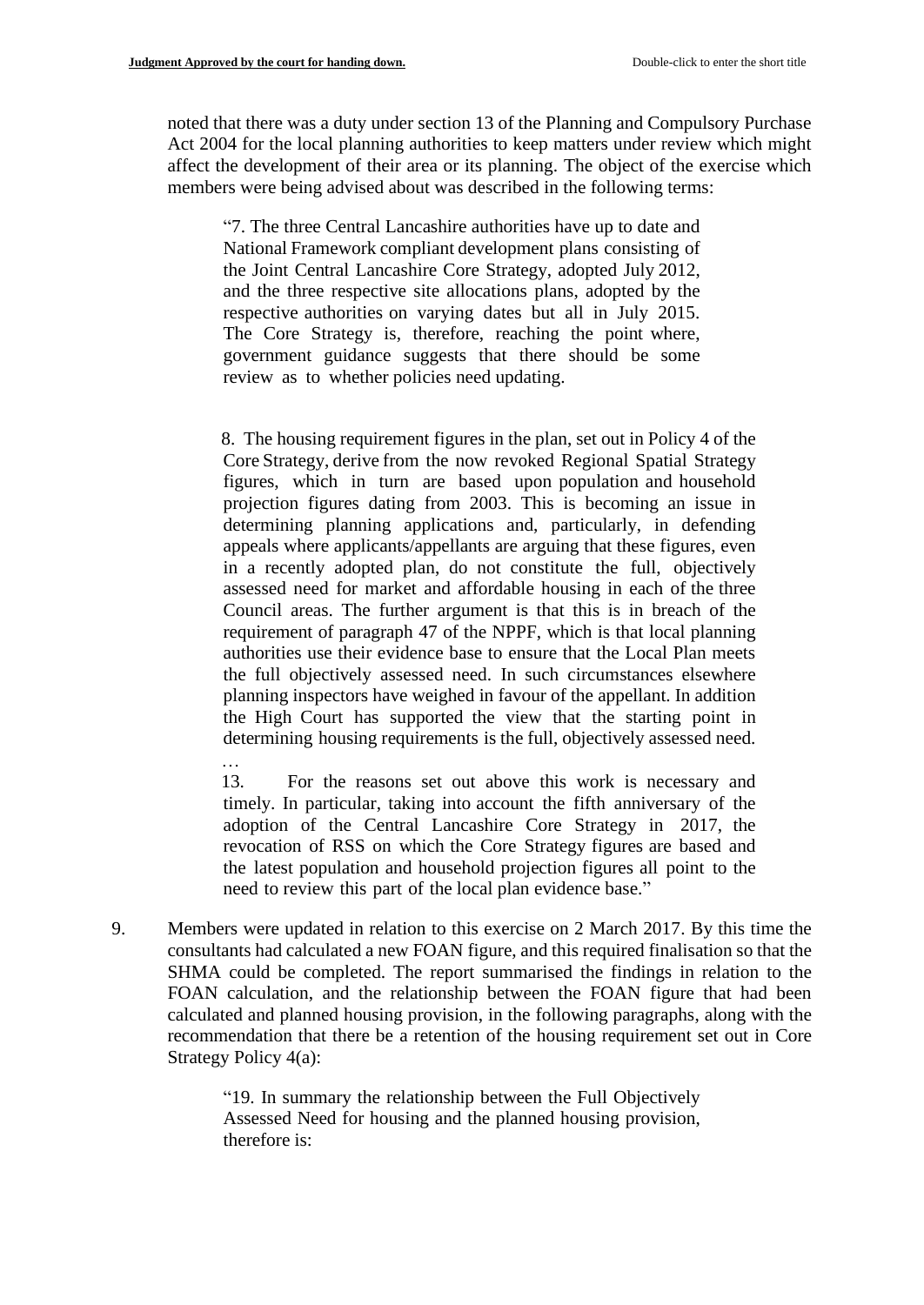• The FOAN is the minimum that needs to be provided. Local Planning Authorities can plan for more housing in their area, for example, to meet economic growth aspirations.

- The FOAN is an evidence figure, not policy.
- The FOAN should be assessed at the Housing Market Area level; Central Lancashire has a level of containment that exceeds the threshold set out in national guidance.

• Apportionment of the FOAN by agreement between local planning authorities within a Housing Market Area, which differs from the figure for each authority, is possible as long as the FOAN for the Housing Market Area is met.

Moving forward pragmatically

20. As indicated above, the FOAN for Central Lancashire is only marginally lower (2%) than the housing requirement figure set out in the Core Strategy. It is, therefore, recommended that the Core Strategy requirements should be retained rather than proceed to a partial review of the Core Strategy at this time."

10. Also in September 2017 a document was signed by all three of the Central Lancashire authorities, described as the "Joint Memorandum of Understanding and Statement of Cooperation relating to the Provision of Housing Land" ("MOU"). The purpose of the MOU is described in paragraph 3.1 in the following terms:

> "3.1 The purpose of this document is to confirm and demonstrate an approach agreed by the Councils concerning the distribution of housing in the Housing Market Area referred to at paragraph 1.3 above. This agreement is informed by the Strategic Housing Market Assessment, August 2017. The Statement sets out the agreed approach to the distribution of housing prior to adoption of a new plan."

11. At paragraph 4.6 of the MOU the Central Lancashire authorities agreed that it was appropriate to retain the figures set out in Core Strategy Policy 4(a) and continue with the monitoring arrangements under the policy. The substance of the agreement contained in the MOU is set out in the following terms:

> "1. Chorley Borough Council, Preston City Council and South Ribble Borough Council agree:

> a) To continue until the adoption of a replacement local plan to apply the housing requirements set out in the Joint Central Lancashire Core Strategy Policy 4, i.e.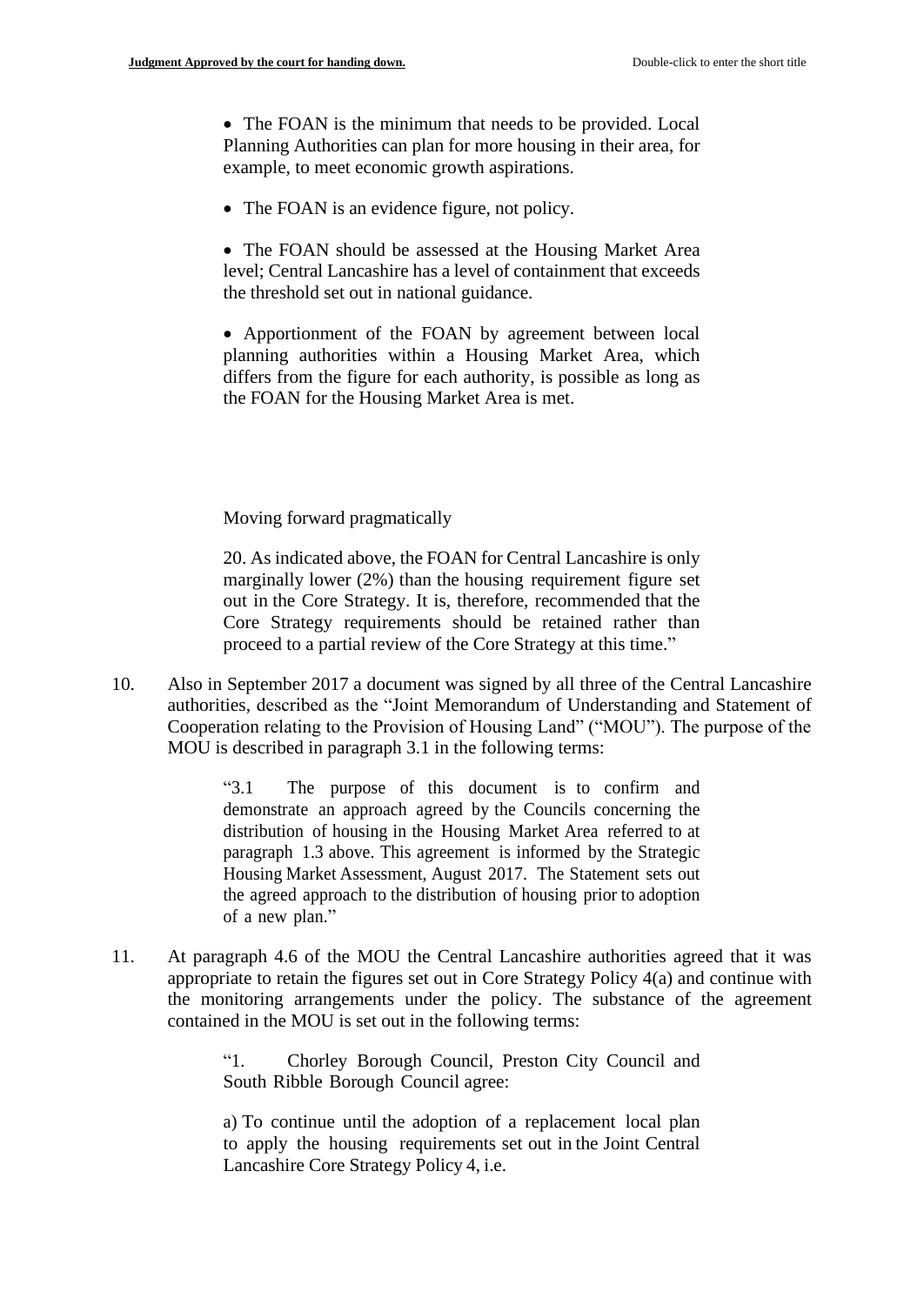Chorley: 417 dwellings per annum Preston: 507 dwellings per annum South Ribble: 417 dwellings per annum.

b) That there is no requirement for each local planning authority to meet its identified individual Objectively Assessed Need for housing where higher in view of this agreement and the longstanding and continuing joint working between the Councils.

c) To continue the existing monitoring arrangements for the Central Lancashire Core Strategy and individual local plans to confirm that the MOU is delivering as intended.

7. Review

7.1 The document will be reviewed no less than every three years and will be reviewed when new evidence that renders this MOU out of date emerges."

- 12. It was the claimant's contention at the public inquiry in relation to the appeal that the events of 2016 and 2017 set out above, taken as a whole, were a review of the adopted strategic policies containing the second defendant's housing requirement for the purposes of footnote 37, such that the housing land supply should continue to be calculated against the figure contained in Core Strategy Policy 4(a). In support of this contention the claimant also drew attention to a number of additional features in the evidence. Firstly, it was pointed out that the other authorities within the Central Lancashire housing market area accepted that these events amounted to a footnote 37 review, and continued to use the housing requirement contained in Core Strategy Policy 4(a) for the purposes of calculating their five year housing land supply. Secondly, reference was made to the second defendant's own publication in relation to the housing land position as at 31 March 2019, in which, in the section addressing the strategic requirement, the document noted that the events of 2016 and 2017 "could be considered to have been a review of the policy in terms of footnote 37 of the NPPF". These features, the claimant contended, supported the view that what had occurred was a footnote 37 review of the housing requirement which had endorsed the continuing validity of the requirement contained in Core Strategy Policy 4(a), and its continued use for the purposes of calculating the five year housing land supply.
- 13. By contrast, at the outset of the inquiry, the second defendant's position was that there had not been a footnote 37 review, and that the commissioning of the SHMA was simply, as referred to in the committee documentation, a piece of evidence in relation to housing issues. As in the publication in relation to the housing land supply as of 31 March 2019, reference was made to an appeal decision at Brindle Road, Bamber Bridge, in which the Inspector had stated that he was not convinced that the events of 2016 and 2017 represented a review of the policies. Whilst this was the position at the outset of the inquiry, during the course of cross-examination, the second defendant's planning witness conceded that, when the material was properly analysed, there had been a review of the policies for the purposes of footnote 37, and therefore the housing land supply calculation should be undertaken on the basis of the housing requirement in Core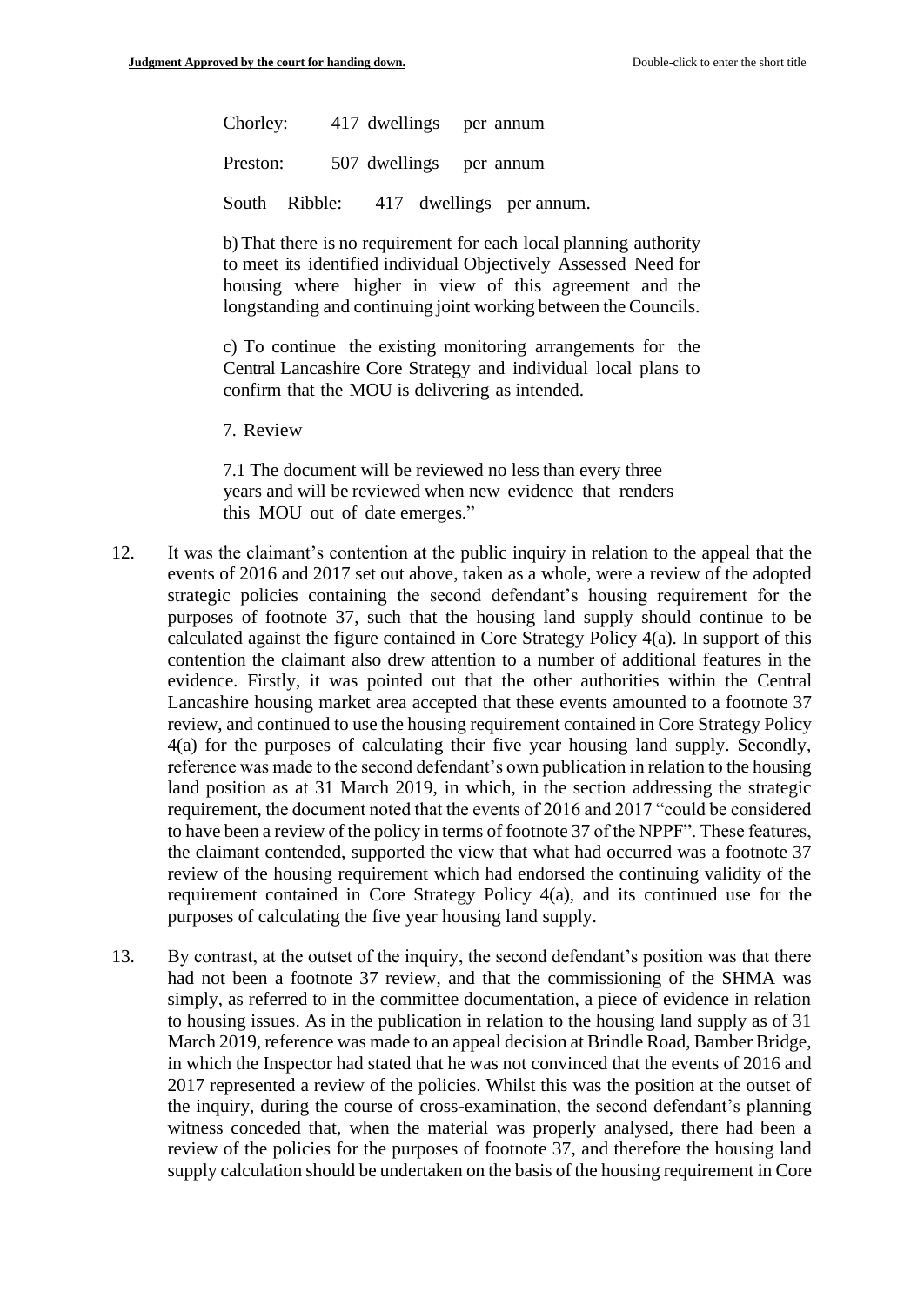Strategy Policy 4(a). That this was the case is reflected in the closing submissions made on behalf of the second defendant at the conclusion of the inquiry, in which it was accepted on behalf of the second defendant that there were in reality only three points that could be taken in support of the case that the MOU was not a review in the light of the concessions that had been made. These were, firstly, that there had been no public consultation in the process culminating in the MOU, secondly, there was not a review of the whole of the policy and, thirdly, reliance was placed on the Brindle Road decision.

14. A subsidiary argument made by the second defendant at the inquiry arose as a fall back if it were successfully contended that the MOU and its associated processes did amount to a review. The argument was based on the PPG. The provisions which were particularly relied upon by the second defendant were those concerning how often a plan or its policies should be reviewed. The relevant provision is as follows:

"How often should a plan or policies be reviewed?

To be effective plans need to be kept up-to-date. The National Planning Policy Framework states policies in local plans and spatial development strategies, should be reviewed to assess whether they need updating at least once every 5 years, and should then be [updated as necessary.](https://gov.uk/guidance/national-planning-policy-framework/5-Delivering-a-sufficient-supply-of-homes#para73) 

Under [regulation 10A of The Town and Country](http://www.legislation.gov.uk/uksi/2017/1244/regulation/4/made) Planning (Local [Planning\) \(England\) Regulations 2012 \(as amended\) l](http://www.legislation.gov.uk/uksi/2017/1244/regulation/4/made)ocal planning authorities must review local plans, and Statements of Community Involvement at least once every 5 years from their adoption date to ensure that policies remain relevant and effectively address the needs of the local community. Most plans are likely to require updating in whole or in part at least every 5 years. Reviews should be proportionate to the issues in hand. Plans may be found sound conditional upon a plan update in whole or in part within 5 years of the date of adoption. Where a review was undertaken prior to publication of the Framework (27 July 2018) but within the last 5 years, then that plan will continue to constitute the up-to-date plan policies unless there have been significant changes as outlined below.

There will be occasions where there are significant changes in circumstances which may mean it is necessary to review the relevant strategic policies earlier than the statutory minimum of 5 years, for example, where new cross-boundary matters arise. Local housing need will be considered to have changed significantly where a plan has been adopted prior to the standard method being implemented, on the basis of a number that is significantly below the number generated using the standard method, or has been subject to a cap where the plan has been adopted using the standard method. This is to ensure that all housing need is planned for as quickly as reasonably possible.

Paragraph: 062 Reference ID: 61-062-20190315"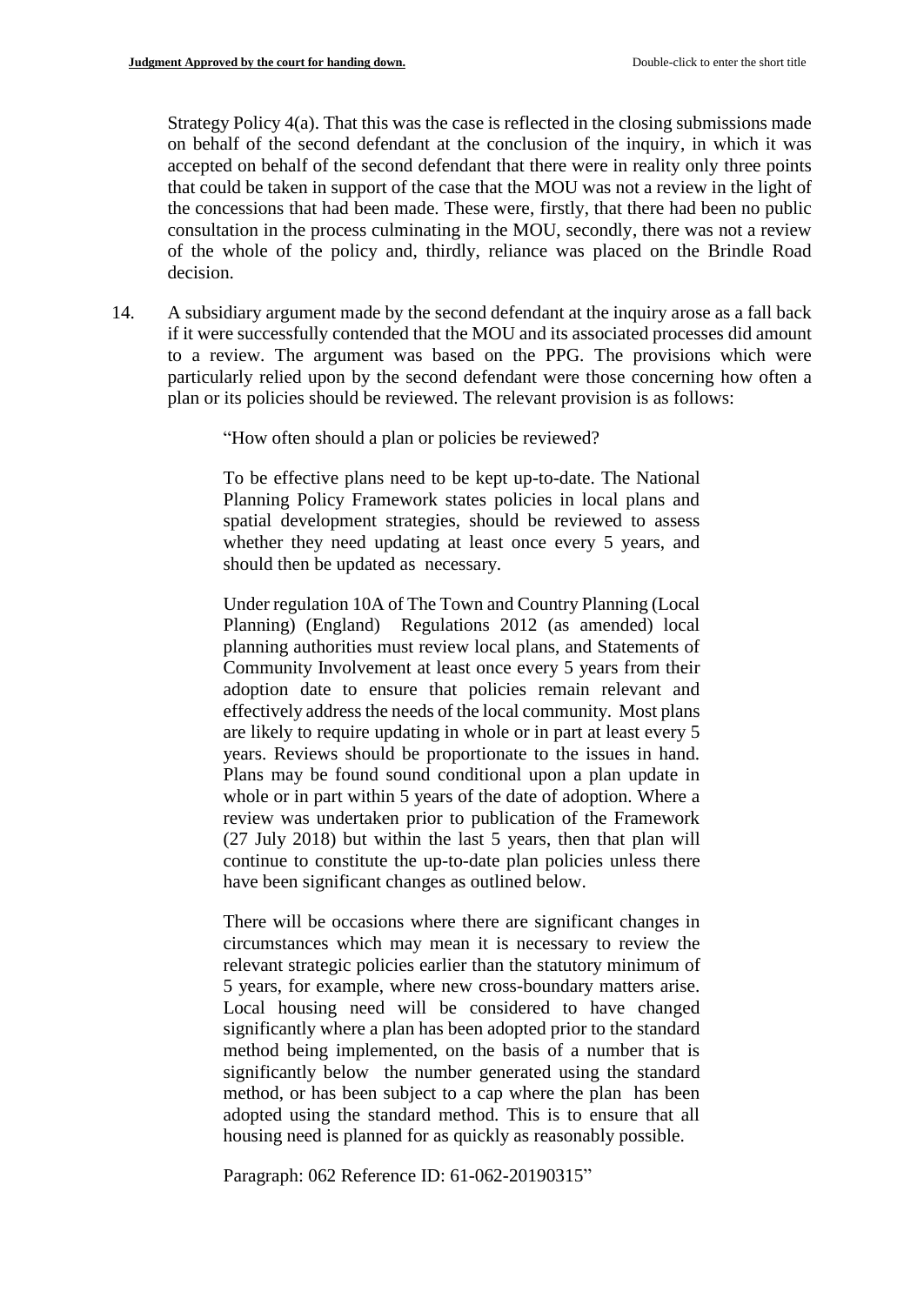- 15. It was contended on behalf of the second defendant that the change between the strategic housing requirement contained in Core Strategy Policy 4(a) and the figure provided by using the standard method for calculating local housing need was a significant change for the purposes of the PPG. On the basis of this contention the second defendant provided a second justification for using the local housing need figure for calculating their five year housing land supply. As has been alluded to above, a very different outcome resulted from the figures available at the inquiry in relation to the five year housing land supply calculation, depending upon whether the housing requirement from Core Strategy Policy 4(a) or the local housing need figure derived using the standard method was used. The claimant and the second defendant's calculations based on the housing requirement from Core Strategy Policy 4(a) for the five year housing land supply were 3.24 years or 5.96 years respectively, whereas the second defendant's calculation using the standard method was a five year housing land supply at the start of the inquiry of 17.8 years. This latter figure resulted from the outcome of the use of the standard method which led to the calculation of a housing requirement of 206 dwellings per annum (or 216 with a 5% buffer), as opposed to 417 from Core Strategy Policy 4(a).
- 16. The second key issue in respect of the application of the tilted balance was the claimant's contention that Local Plan Policy G3 (the other development plan policy which was most important for determining the appeal) was out of date. Local Plan Policy G3 is contained in the South Ribble Local Plan, which was adopted in July 2015. Local Plan Policy G3 identified five areas of safeguarded land for the purposes of future development. The appeal site was site S3. Safeguarded land, whilst not designated for any specific purpose and not currently required for development, issafeguarded in order to ensure that Green Belt boundaries will not need altering at the end of the plan period to meet longer term development needs, and is a well-recognised planning policy tool. The claimant's contention was that if the second defendant were to use the standard methodology rather than the housing requirement contained in Core Strategy Policy 4(a), this would lead to a very different distribution of housing requirements between the three Central Lancashire authorities, and would clearly undermine the safeguarded land provisions contained in Local Plan Policy G3 which were predicated upon the housing distribution contained within Core Strategy Policy 4(a) as between each of the three authorities. A redistribution of the housing requirements in accordance with the local housing need figures to be derived for the three Central Lancashire authorities would have significant implications for the Green Belt across Central Lancashire, alongside the availability of safeguarded land and the need for safeguarded land to be released across the housing market area to meet development requirements. In short, therefore, the settled consensus in relation to the distribution of housing requirements contained in Core Strategy Policy 4(a) would be completely fractured by the adoption of the standard method for determining local housing need, such that conclusions reached as to the extent of the need to safeguard land in South Ribble on the basis of the housing requirement in Core Strategy Policy 4(a) could no longer hold, and Local Plan Policy G3 would be out of date.
- 17. By the time of the close of the inquiry, and following cross examination of the second defendant's planning witness, it was conceded by the second defendant that for the reasons which have just been rehearsed, if the local housing need figure derived from the standard methodology were to be used that would render Local Plan Policy G3 out of date and trigger the application of the tilted balance. The point was conceded by the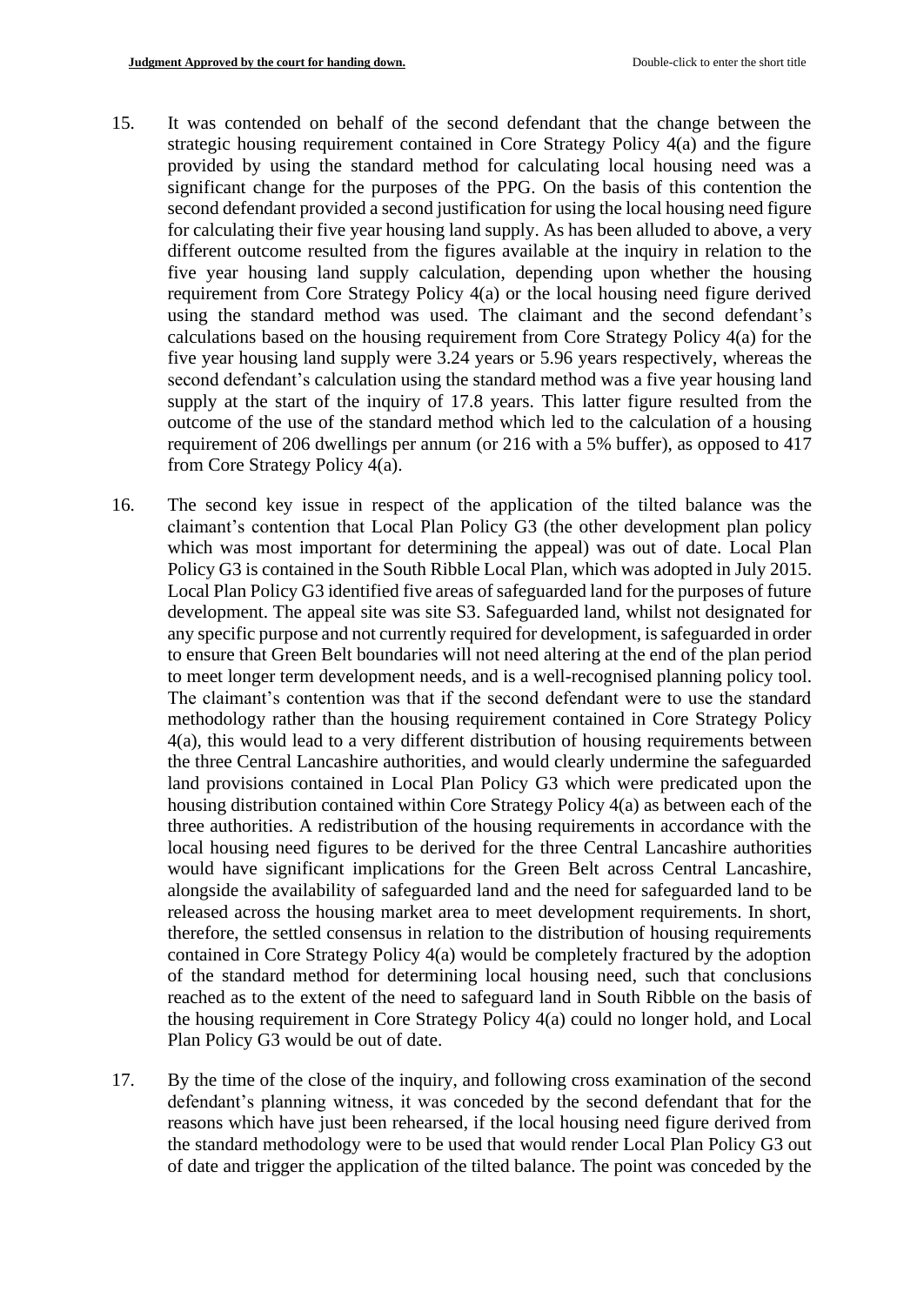second defendant in its closing submissions albeit that it continued to be contended that significant weight should be attributed to any harm to the policy which it was argued must be found as a consequence of the conflict of the development proposals with that policy.

18. The key issue in relation to whether or not there had been a footnote 37 review and, if there had, there had been a significant change so as to nonetheless indicate that the standard method figure for local housing need should be applied were addressed by the Inspector in the following paragraphs:

> "14. In 2016-17 a joint Strategic Housing Market Assessment (SHMA) was produced which identified an Objectively Assessed Need (OAN) for the three Central Lancashire authorities in the HMA. This totals of 1,184 dwellings pa, with 440 dwellings pa for South Ribble. The three authorities subsequently published a Memorandum of Understanding (MOU) which set out that the CS housing requirement figures in Policy 4 should be retained for a number of reasons. The dispute between the parties in relation to the housing requirement principally revolves around whether the publication of the MOU in 2017 constituted a review for the purposes of footnote 37 to paragraph 73 of the Framework.

- 15. Mrs Harding suggested that this could not constitute a review because there was no public consultation on the 2017 MOU. The MOU is not a development plan policy document, and I am not aware of any guidelines for its production, consultation and adoption. Even so, I would agree that consultation would be a proportionate ingredient of a review, and that it would assist in ensuring that such a document is fit for purpose.
- 16. There is limited evidence before me to support this and Mrs Harding's further contention that the whole of Policy 4 was not reviewed; i.e. the SHMA only relates to part (a) in relation to the figures. Nonetheless, it does provide me with further doubt about whether the MOU and SHMA process leading up to it constituted a full review.
- 17. I acknowledge the Appellant's reference to page 21 of the 2019 HLPS which, when referring to the MOU, states '*This could be considered to have been a review of the policy in terms of footnote 37 of the NPPF'*. To my mind the word 'could' also raises an element of doubt, and highlights that the situation is by no means clear cut. Mr Pycroft asserted that whilst the MOU alone may not have been a review of CS Policy 4 it was the outcome of the production of the SHMA, and the entire process constituted a review. I do not agree for the following reasons.
- 18. The SHMA is not a review of policy but part of the evidence base for a future review of the plan. I have regard to paragraph 1.2 of the SHMA which states: '*The SHMA does not set housing targets. It provides an assessment of the need for housing across the functional Housing Market Area (HMA), making no judgements regarding future policy decisions which the Councils may take'*.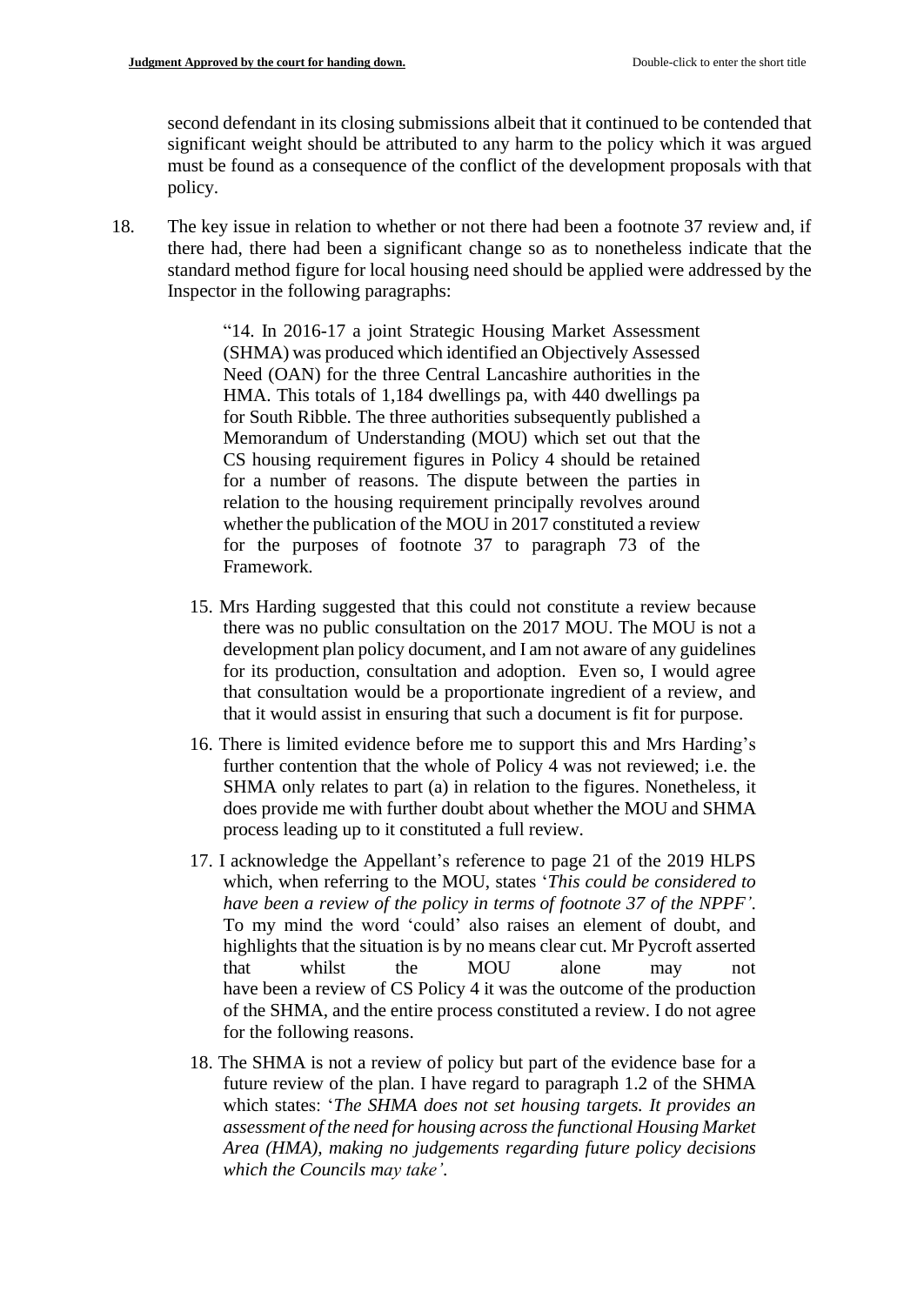- 19. Mr Pycroft's evidence also refers to a 2016 report to the Central Lancashire Strategic Planning Joint Advisory Committee (JAC). To my mind the paragraphs he refers to simply inform members of the JAC that the fifth anniversary of the CS is approaching, and that Government guidance requires plans and policies to be reviewed. On reading the report as a whole, it also informs members that the main purpose of the SHMA is to ensure the Councils had a full objectively assessed need (FOAN) in accordance with paragraph 47 of the former 2012 Framework. This is also evident in a subsequent report to the JAC in March 2017 which sets out that the FOAN is an evidence figure, not policy. Indeed, I note that CS Policy 4 is not specifically mentioned in either of these reports and references to 'review' are in the context of a future review of the CS.
- 20. I have also had regard to the Brindle Road decision where the Inspector was not convinced that the MOU was a review, although I note the basis on which these comments were made as highlighted by the Appellant. In view of the above, and the inconclusive evidence supplied by the Council regarding lack of consultation and review of the whole policy, I do not consider that the SHMA process constituted a review of Policy 4.
- 21. I acknowledge that both Preston and Chorley currently use the CS housing requirement in decision making and in their most recent Housing Land Position statements. Whilst I do not have the benefit of direct evidence from Preston and Chorley Councils, I have had regard to the evidence produced by Mr Pycroft and it seems to me that there are various other reasons, not solely relating to the MOU, that they continue to use the CS figures and consider that a review of Policy 4 has taken place.
- 22. The Preston City Council press release does not specifically refer to the MOU, instead it refers to the costs associated with defending two recent appeal decisions in their area which concluded that Preston did not have a five year supply of housing. I cannot make any conclusions on this as those decisions are not in the evidence before me. Preston's latest housing land position statement (HLPS) also refers to those appeal decisions (at paragraph 1.6), and draws attention to the Preston Local Plan examination where it was agreed that that there was no requirement to reconsider the Objectively Assessed Need. Mr Pycroft pointed out paragraph 1.9 of the HLPS in relation to the MOU. However, to my mind this suggests uncertainty given the punctuation of 'review' (in single quotation marks).
- 23. Preston's HLPS goes on to explain at paragraph 1.10 that its' OAN resulting from the SHMA is *lower* than the CS requirement, and it seems to me that this was a factor in the aforementioned appeal decisions. This contrasts to the situation in South Ribble, where the OAN was calculated to be very similar (and slightly higher) to the existing CS requirement.
- 24. Chorley's 2019 housing supply statement also applies the CS requirement figure but does not refer to the MOU in doing so. Mr Pycroft's evidence in relation to a recent appeal (Carrington Road) gives further explanation; their reasoning for continuing to apply the CS requirement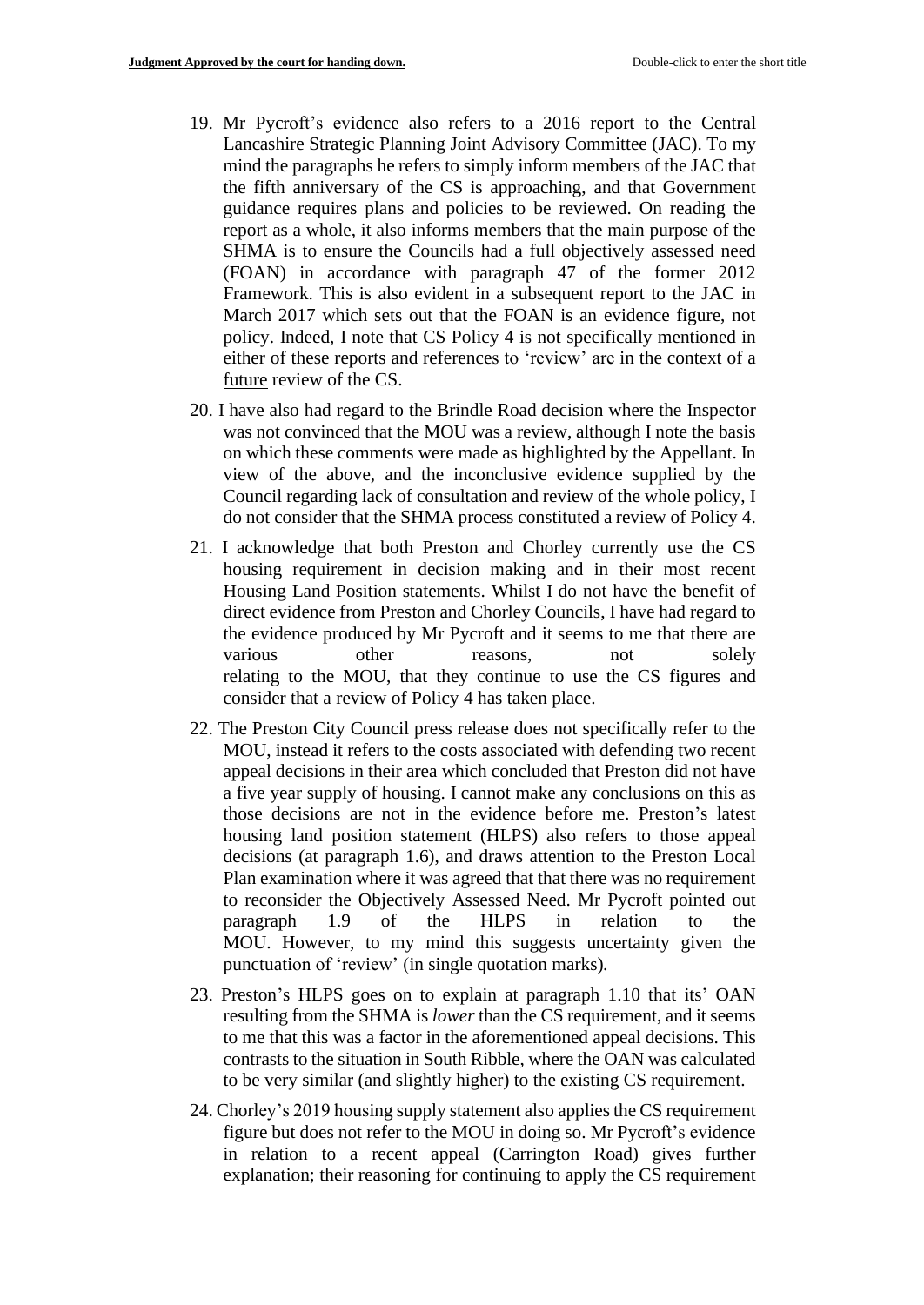was that it was reviewed as part of the examination of the Chorley Local Plan in 2015. I also have regard to a very recent Chorley planning committee report in relation to a resubmission of a previously dismissed appeal at Pear Tree Lane, where Chorley set out their reasons as to why they consider CS Policy 4 is not out-of-date.

25. It seems to me that the reasoning taken by Chorley and Preston for their use of the CS figure is specific to those Councils and does not necessarily directly apply to the South Ribble situation. In view of this, I am not satisfied that the evidence demonstrates that they are applying the CS figure for the reason that the MOU (and SHMA process) constituted a review.

26. It has also been put to me by the Council that the 2017 MOU has been overtaken by events, i.e. a 'significant change' has taken place. Paragraph 33 of the Framework requires local authorities to update relevant strategic policies at least once every five years if their applicable local housing need figure has changed significantly. 'Significantly' is open to interpretation; and moreover the Framework does not specify whether such a change in the figure is positive or negative.

- 27. Paragraph 062 of the Planning Practice Guidance (PPG) on plan making gives guidance on review of policies, stating that where a review was undertaken prior to publication of the Framework in 2018 but within the last 5 years, then that plan will continue to constitute the up-to-date plan policies unless there have been significant changes in circumstances. There is a difference in interpretation of the guidance between the main parties.
- 28. The 2017 MOU was produced prior to the publication of the 2018 Framework. The PPG is not explicit in that it only refers to a significant change as being an existing figure that is significantly below the number generated using the standard method. I agree with the Council that the wording of paragraph 062 does not necessarily discount a situation where the existing plan figure significantly *above* the number generated using the standard method, as is the case in South Ribble. This therefore adds little to the Appellants argument that a review of the CS has taken place.
- 29. The 2017 MOU itself sets out review arrangements at section 7; no less than every three years and when new evidence that renders the MOU out-of-date has emerged. Such a review of the MOU is currently taking place. A 2019 Draft MOU relating to the provision and distribution of housing land has been recently produced by the Central Lancashire authorities. This follows a Housing Study which has informed a proposed interim position in advance of the adoption of the new Local Plan for Central Lancashire.
- …
- 33. I am mindful that if Preston and Chorley applied the standard method (not the draft re-distributed figure) to their housing requirement now, Preston would be able to demonstrate a five year supply and Chorley would not.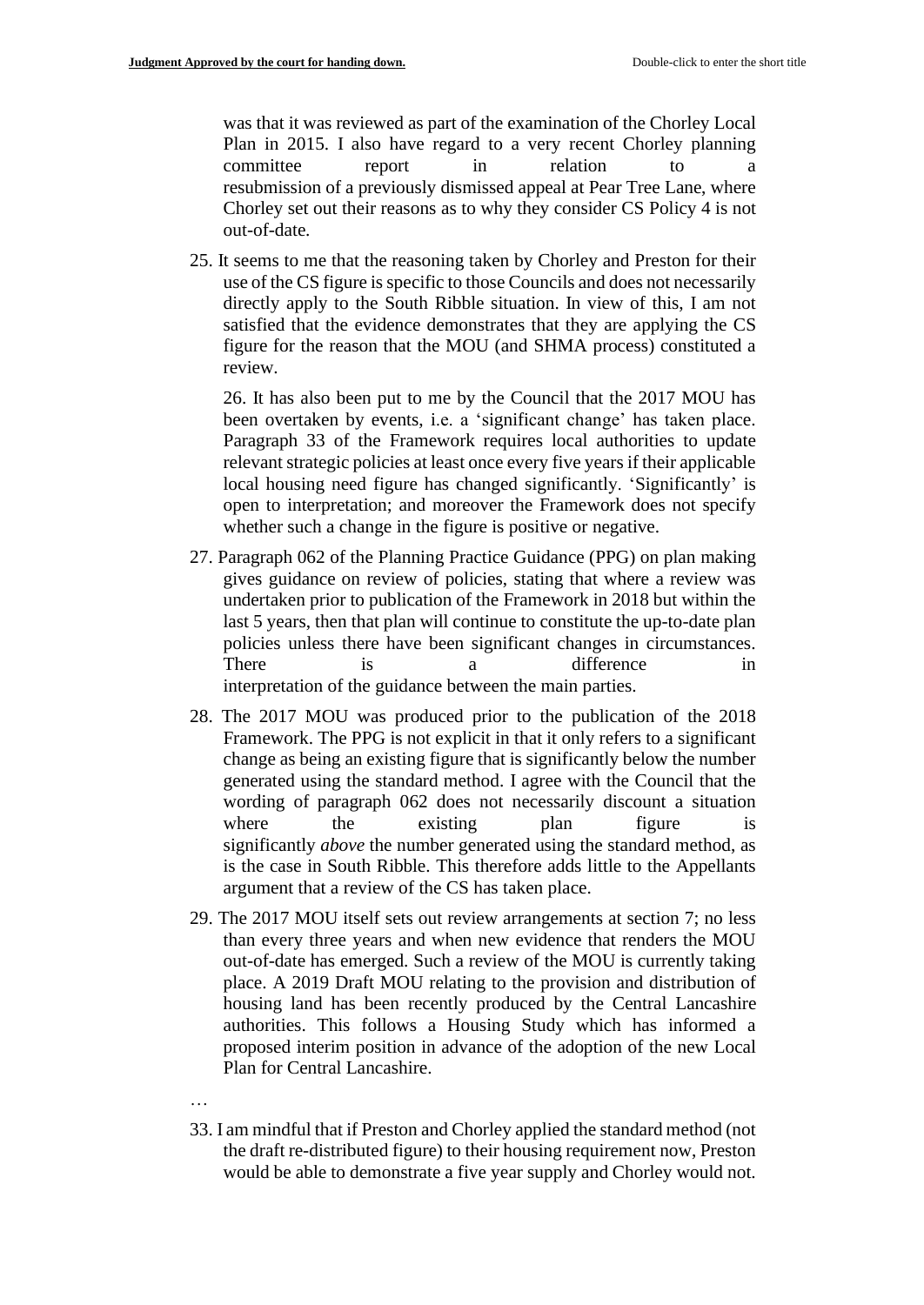…

This inconsistency in the way the three Central Lancashire Authorities are currently making decisions relating to housing (together with the age of the CS, current consultation on Issues and Options for a new Central Lancashire Local Plan, and the introduction of the standard method) have plainly contributed to current events where the three authorities are consulting on a revised MOU to provide more clarity in decision making.

- 34. I am also conscious that my conclusions in respect of the housing supply requirement for South Ribble may have consequences for decision making by the neighbouring authorities. Convincing arguments have been made by the Appellants for retaining the current CS housing requirement in view of the redistribution which may potentially result from this, but undue reliance seems to be placed on what the two other authorities are currently doing and how the use of the Standard Method will affect them. This is a matter for their own decision making and for the emerging Central Lancashire Local Plan in carrying out a full review of housing policies.
- 36. The Housing Study, albeit not a final report, acknowledges in its introduction that the previously agreed MOU needs to be revisited, and that a robust basis for working to agree an updated level of housing need and its distribution across the HMA is required through an updated MOU. I do not make any attempt to predicate the outcome of the final Housing Study and the current consultation on the draft 2019 MOU. However it is clear to me that the direction of travel by all three authorities is towards the standard method and a re-distribution of the housing requirement based on a range of factors including population, workforce and jobs distribution and constraints (including Green Belt).
- 37. Having regard to paragraphs 33, 73 (and footnote 37) and 212-213 of the NPPF, and the PPG paragraph 062, I conclude that the figure within Policy 4 of 417 dwellings per annum is out-of-date on several counts : i) the strategic policies are over 5 years old; ii) my conclusions that the 2017 MOU (and SHMA leading up to it) did not properly constitute a review; and iii) the 'significant change' resulting from the introduction of the standard method in the 2018 Framework and the Council's significantly lower figure arising from the standard method calculation. Additionally, the MOU itself requires review by September 2020; indeed a new version is currently undergoing consultation."
- 19. The Inspector addressed the issues in relation to whether or not Local Plan Policy G3 was out of date as follows:

"Planning Balance and Conclusion

84. I have identified conflict with Policy G3 of SRLP. Together with Policy 4 of the CLCS, these two policies within the development plan are the most important for determining the appeal. I now assess whether they should be considered to be outof-date for the purposes of paragraph 11(d) of the Framework.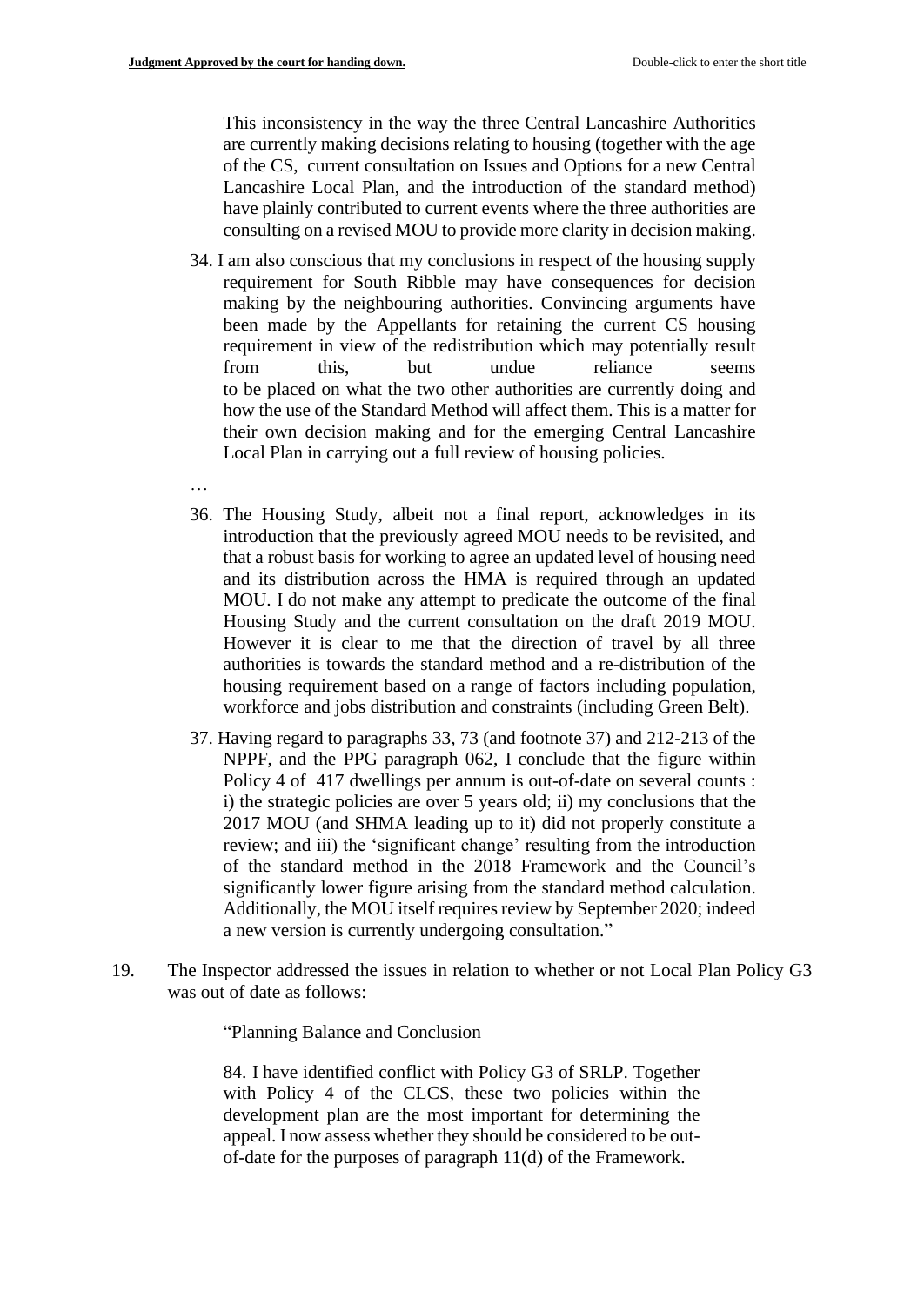85. Policy 4 is contained within a plan which is more than five years old, but this strategic policy is not out-of-date simply because of its age. I conclude that it is out-of-date due to the significant change identified above; the publication of the Framework in 2018 which introduced at the standard method, and the significant difference in the housing requirement generated by that calculation for local housing need.

86. It is common ground between the parties that the appeal proposals are contrary to Policy G3 and that it is compliant with paragraph 139 of the Framework, however evidence differs as to whether it is out-of-date for the purposes of paragraph 11(d) of the Framework. I have concluded that the Council can demonstrate a five year supply of deliverable housing sites by virtue of use of the standard method for the housing requirement, therefore Policy G3 is not rendered out-of-date for that reason.

87. There was some discussion at the inquiry as to whether Policy G3 would be out-of-date for other reasons. I do not agree with the premise that Policy G3 becomes out-of-date purely because of the distributional consequences that would arise across the Central Lancashire HMA as a whole if all three authorities were to apply the standard method. Such a situation is not one which is referred to in the Framework or PPG as rendering this type of policy out-of-date.

88. Moreover, whilst I have given limited weight to the Housing Study and the 2019 draft MOU, the re-distribution which is suggested within the documents is not 'radical' as suggested by Mr Fraser. I note that the re-distribution recommended in the Housing Study is based on a reasonable set of criteria including jobs, population, and affordability as well as Green Belt constraints. The recommended share of the housing requirement of 27.5% for Chorley, 40% for Preston and 32.5% for South Ribble is not significantly different from the current CS distribution of 31.1 %, 37.8% and 31.1% respectively. Distributional consequences do not weigh heavily in giving me reason to conclude that the policy is out-of-date.

89. This is a small basket of policies for determination of the appeal, nonetheless Policy G3 prevails as the most important, indeed it is the only policy specified in the reasons for refusal relating to the main issues. Taken as a whole, there is conflict with the development plan.

90. Consequently, this is a case in which the tilted balance is not engaged. The most important development plan policy is not outof-date and the Council is able to demonstrate a five year supply of deliverable housing land."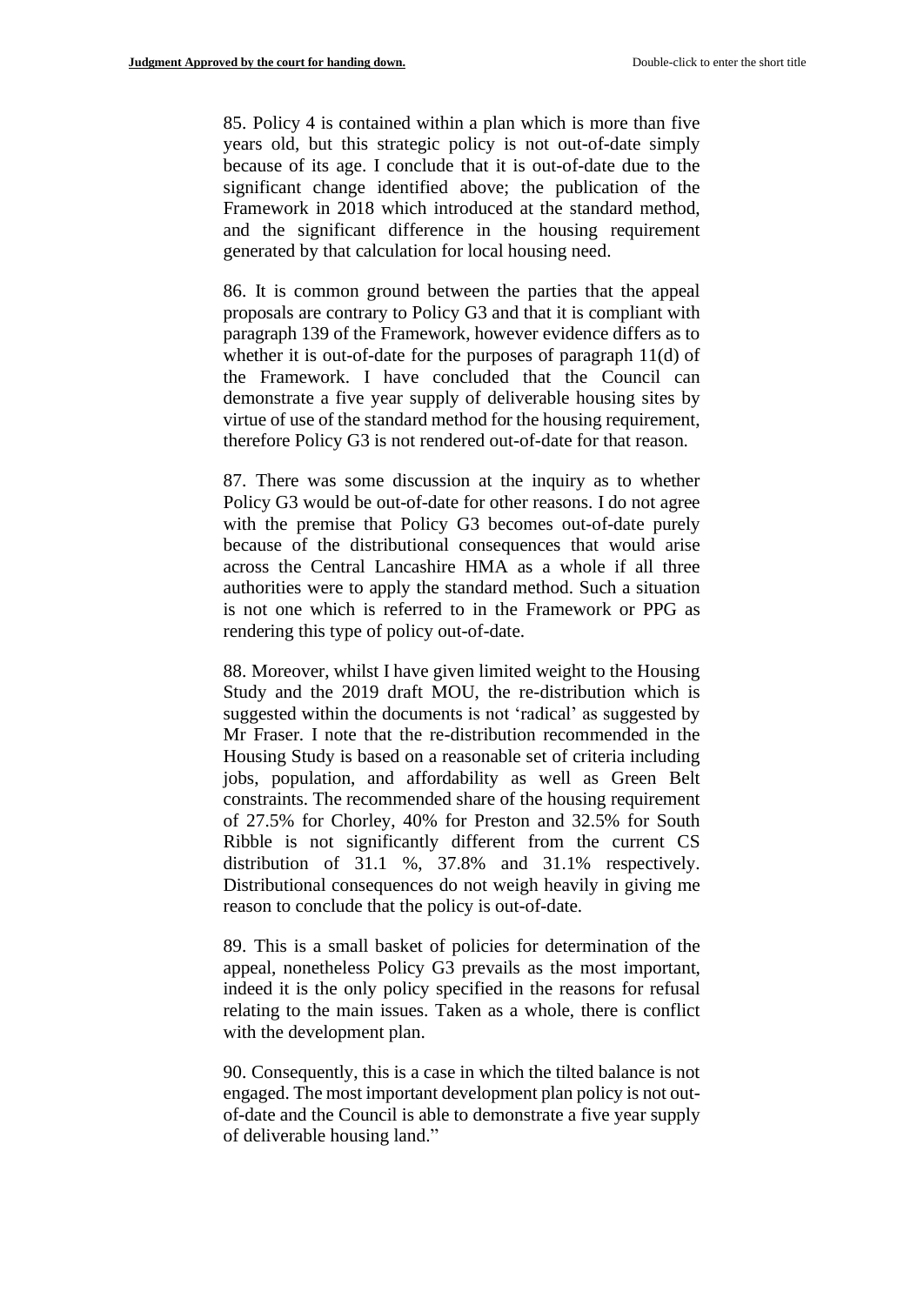20. In the light of these conclusions the Inspector undertook what she described as a standard planning balance, starting with the provisions of section 38(6) of the 2004 Act and she concluded that the appeal should be dismissed.

#### The law

- 21. The principles which are relevant to the determination of this challenge are both common place and uncontroversial. The decision to grant planning permission is governed by section 70 of the 1990 Act and section 38(6) of the 2004 Act. The decision is to be made in accordance with the development plan unless material considerations indicate otherwise. Amongst the material considerations which may very well be operative in a decision, and were operative in the present case, are the provisions of national government policy contained in the Framework. If planning permission is refused, and the disappointed developer appeals under section 78 of the 1990 Act to the first defendant, the first defendant enjoys all of the same powers, in essence, that were enjoyed by the local planning authority. Frequently, as here, the first defendant's powers in relation to an appeal under section 78 of the 1990 Act will be delegated to a planning inspector.
- 22. In *St Modwen Developments Limited v Secretary of State for Communities and Local Government* [2017] EWCA Civ 1643 Lindblom LJ set out the familiar principles which are to be applied in determining an application for statutory review of an appeal decision under section 288 of the 1990 Act in the following terms in paragraphs 6 and 7 of his judgment:

"6. In my judgment at first instance in *Bloor Homes East Midlands Ltd. v Secretary of State for Communities and Local Government* [2014] EWHC 754 (Admin) (at paragraph 19) I set out the "seven familiar principles" that will guide the court in handling a challenge under section 288. This case, like many others now coming before the Planning Court and this court too, calls for those principles to be stated again – and reinforced. They are:

"(1) Decisions of the Secretary of State and his inspectors in appeals against the refusal of planning permission are to be construed in a reasonably flexible way. Decision letters are written principally for parties who know what the issues between them are and what evidence and argument has been deployed on those issues. An inspector does not need to "rehearse every argument relating to each matter in every paragraph" (see the judgment of Forbes J. in *Seddon Properties v Secretary of State for the Environment* (1981) 42 P. & C.R. 26, at p.28).

(2) The reasons for an appeal decision must be intelligible and adequate, enabling one to understand why the appeal was decided as it was and what conclusions were reached on the "principal important controversial issues". An inspector's reasoning must not give rise to a substantial doubt as to whether he went wrong in law, for example by misunderstanding a relevant policy or by failing to reach a rational decision on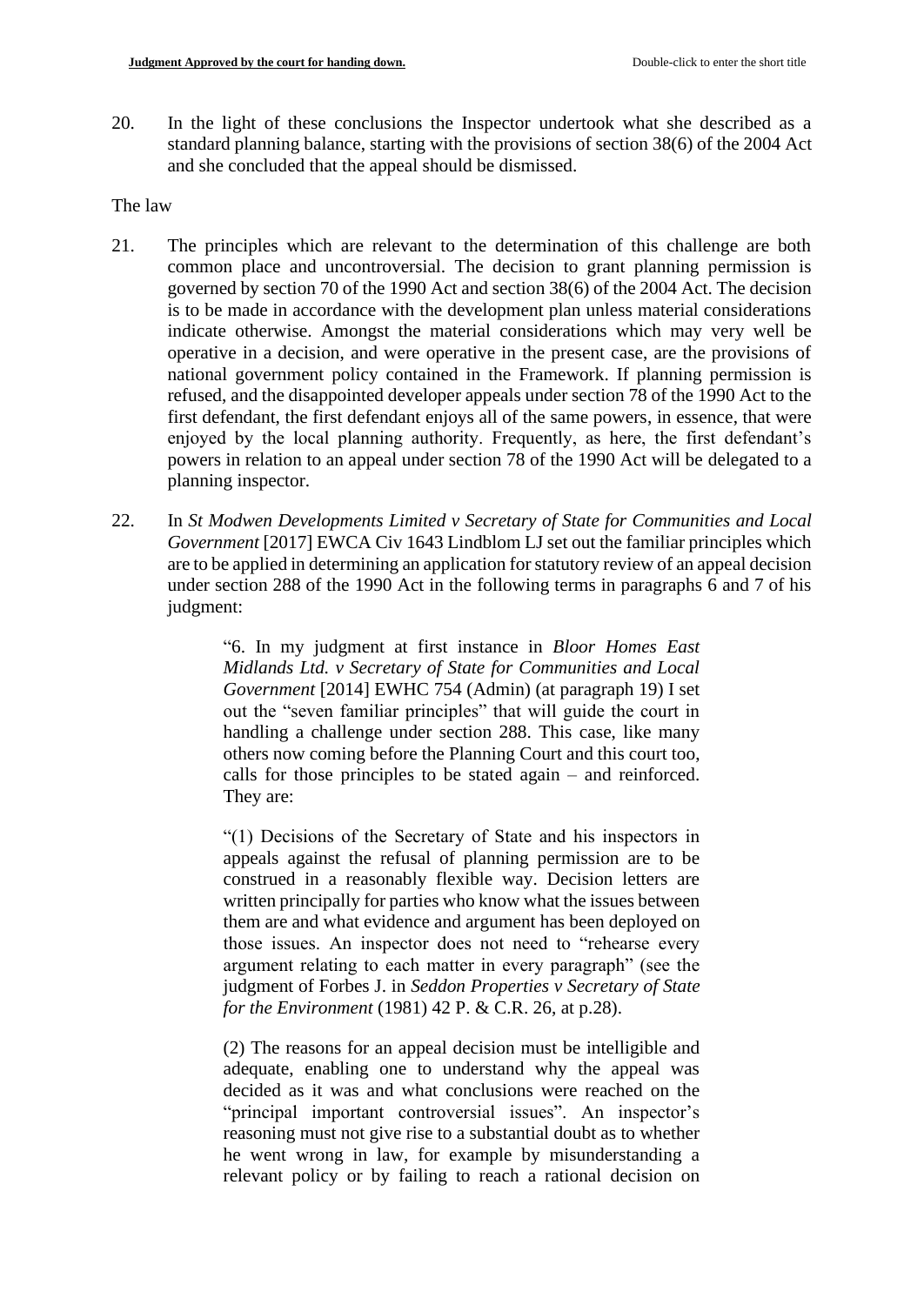relevant grounds. But the reasons need refer only to the main issues in the dispute, not to every material consideration (see the speech of Lord Brown of Eaton-under-Heywood in *South Bucks District Council and another v Porter (No. 2)* [2004] 1 W.L.R. 1953, at p.1964B-G).

(3) The weight to be attached to any material consideration and all matters of planning judgment are within the exclusive jurisdiction of the decision-maker. They are not for the court. A local planning authority determining an application for planning permission is free, "provided that it does not lapse into *Wednesbury* irrationality" to give material considerations "whatever weight [it] thinks fit or no weight at all" (see the speech of Lord Hoffmann in *Tesco Stores Limited v Secretary of State for the Environment* [1995] 1 W.L.R. 759, at p.780F-H). And, essentially for that reason, an application under section 288 of the 1990 Act does not afford an opportunity for a review of the planning merits of an inspector's decision (see the judgment of Sullivan J., as he then was, in *Newsmith v Secretary of State for Environment, Transport and the Regions* [2001] EWHC Admin 74, at paragraph 6).

(4) Planning policies are not statutory or contractual provisions and should not be construed as if they were. The proper interpretation of planning policy is ultimately a matter of law for the court. The application of relevant policy is for the decisionmaker. But statements of policy are to be interpreted objectively by the court in accordance with the language used and in its proper context. A failure properly to understand and apply relevant policy will constitute a failure to have regard to a material consideration, or will amount to having regard to an immaterial consideration (see the judgment of Lord Reed in *Tesco Stores v Dundee City Council* [2012] P.T.S.R. 983, at paragraphs 17 to 22).

(5) When it is suggested that an inspector has failed to grasp a relevant policy one must look at what he thought the important planning issues were and decide whether it appears from the way he dealt with them that he must have misunderstood the policy in question (see the judgment of Hoffmann L.J., as he then was, in *South Somerset District Council v The Secretary of State for the Environment* (1993) 66 P. & C.R. 80, at p.83E-H).

(6) Because it is reasonable to assume that national planning policy is familiar to the Secretary of State and his inspectors, the fact that a particular policy is not mentioned in the decision letter does not necessarily mean that it has been ignored (see, for example, the judgment of Lang J in *Sea & Land Power & Energy Limited v Secretary of State for Communities and Local Government* [2012] EWHC 1419 (QB), at paragraph 58).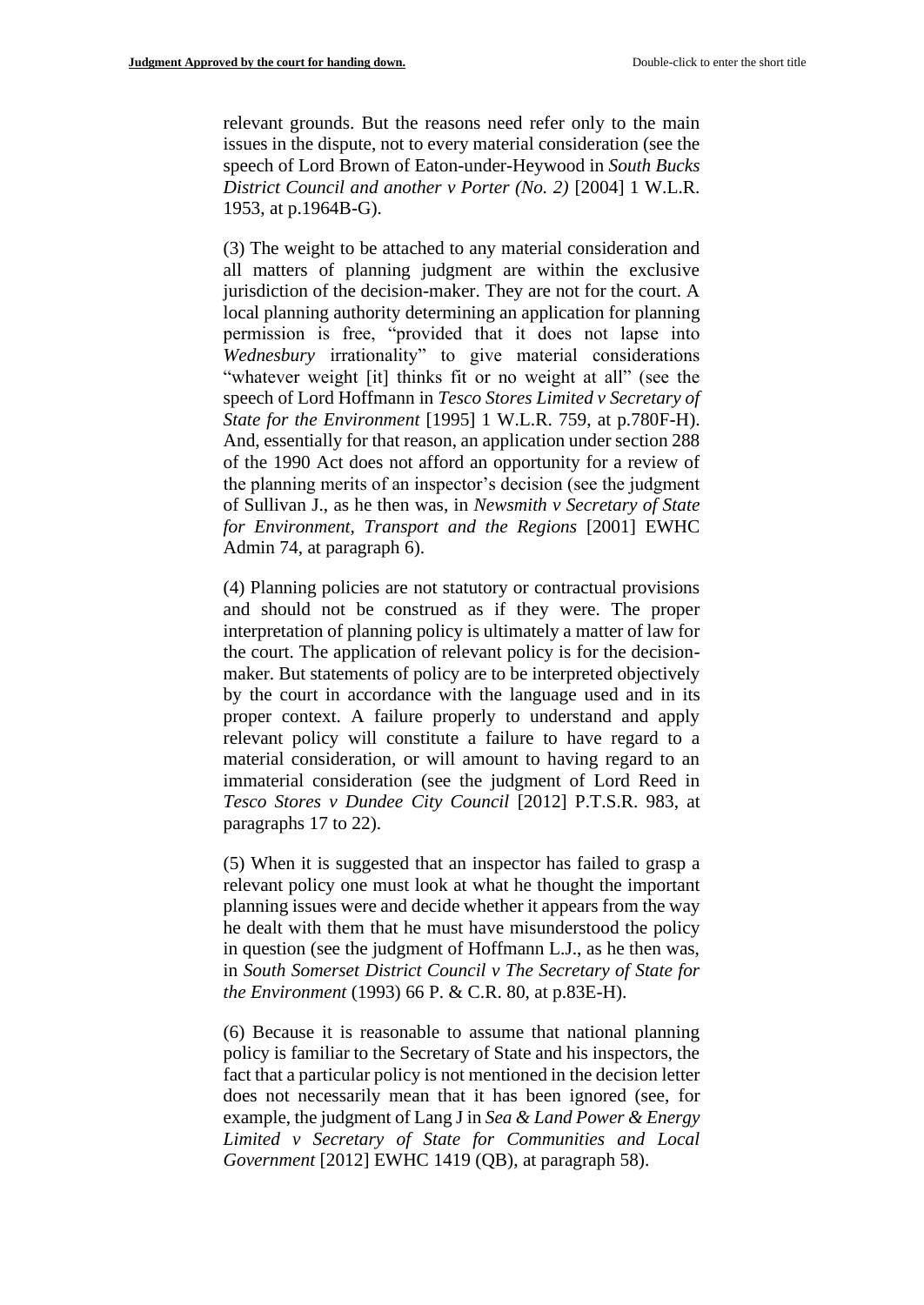(7) Consistency in decision-making is important both to developers and local planning authorities, because it serves to maintain public confidence in the operation of the development control system. But it is not a principle of law that like cases must always be decided alike. An inspector must exercise his own judgment on this question, if it arises (see, for example, the judgment of Pill L.J. in *Fox Strategic Land and Property Ltd. v Secretary of State for Communities and Local Government*  [2013] 1 P. & C.R. 6, at paragraphs 12 to 14, citing the judgment of Mann L.J. in *North Wiltshire District Council v Secretary of State for the Environment* [1992] 65 P. & C.R. 137, at p.145)."

7. Both the Supreme Court and the Court of Appeal have, in recent cases, emphasized the limits to the court's role in construing planning policy (see the judgment of Lord Carnwath in *Suffolk Coastal District Council v Hopkins Homes Ltd.* [2017] UKSC 37, at paragraphs 22 to 26, and my judgment in *Mansell v Tonbridge and Malling Borough Council* [2017] EWCA Civ 1314, at paragraph 41). More broadly, though in the same vein, this court has cautioned against the dangers of excessive legalism infecting the planning system – a warning I think we must now repeat in this appeal (see my judgment in *Barwood Strategic Land II LLP v East Staffordshire Borough Council*  [2017] EWCA Civ 893, at paragraph 50). There is no place in challenges to planning decisions for the kind of hypercritical scrutiny that this court has always rejected – whether of decision letters of the Secretary of State and his inspectors or of planning officers' reports to committee. The conclusions in an inspector's report or decision letter, or in an officer's report, should not be laboriously dissected in an effort to find fault (see my judgment in *Mansell*, at paragraphs 41 and 42, and the judgment of the Chancellor of the High Court, at paragraph 63)."

23. In relation to contentions as to illegality arising in a decision as a result of a mistake in fact, the leading case is *E v Secretary of State for the Home Department* [2004] EWCA Civ 49. At paragraph 66 of his judgment, Carnwath LJ (as he then was) concluded when giving the judgment of the court that it was appropriate to identify a species of error of law arising from a mistake of fact, and that the jurisdiction arose when the criteria which he identified were fulfilled as follows:

> "66. In our view, the time has now come to accept that a mistake of fact giving rise to unfairness is a separate head of challenge in an appeal on a point of law, at least in those statutory contexts where the parties share an interest in co-operating to achieve the correct result. Asylum law is undoubtedly such an area. Without seeking to lay down a precise code, the ordinary requirements for a finding of unfairness are apparent from the above analysis of *CICB*. First, there must have been a mistake as to an existing fact, including a mistake as to the availability of evidence on a particular matter. Secondly, the fact or evidence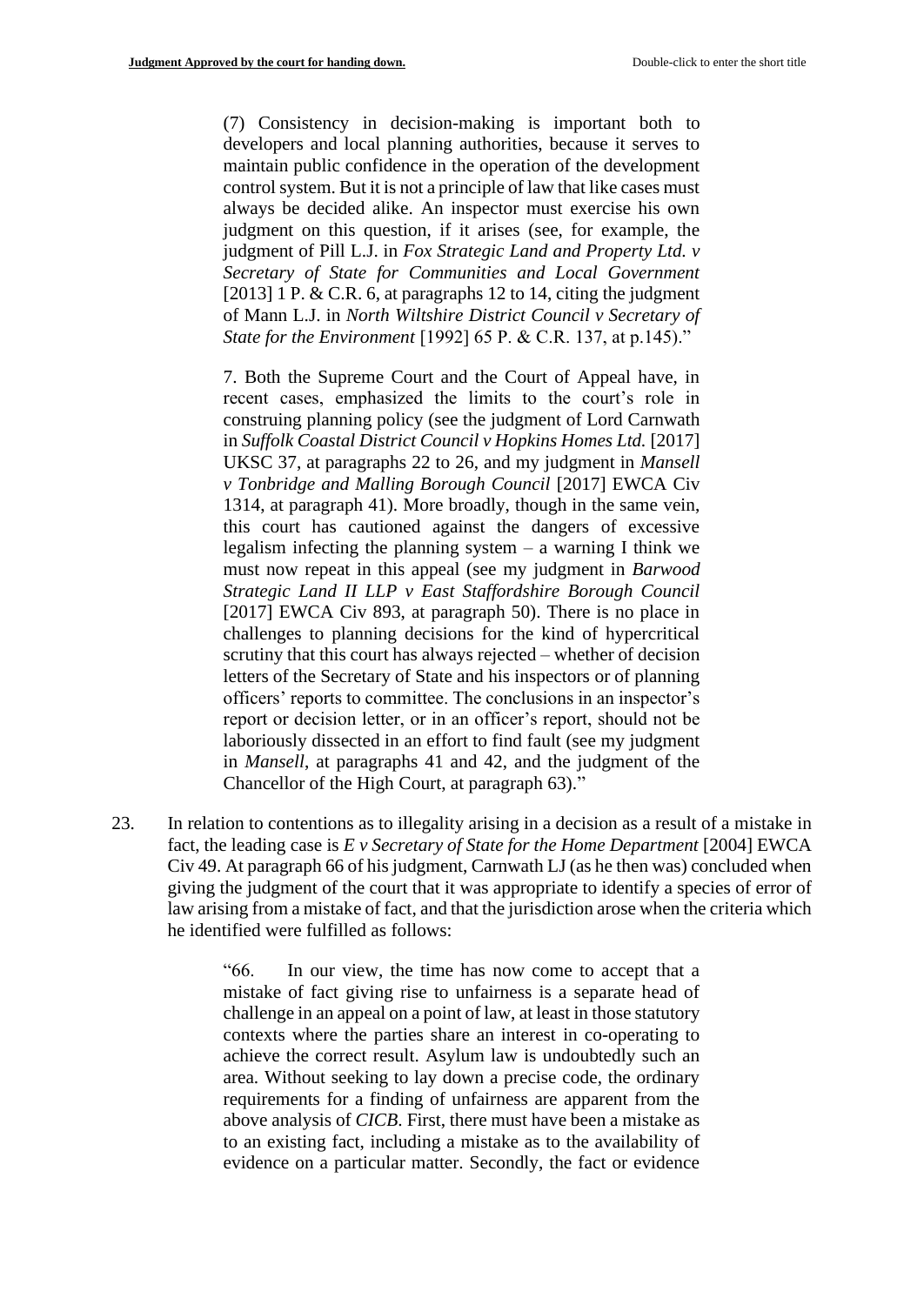must have been "established" in the sense that it was uncontentious and objectively verifiable. Thirdly, the appellant (or his advisers) must not been have been responsible for the mistake. Fourthly, the mistake must have played a material (not necessarily decisive) part in the Tribunal's reasoning."

The claimant's grounds and the parties' submissions

- 24. The claimant's ground 1 is the contention that the Inspector fell into error in concluding on the basis of the material before her, and which has been set out above, that the MOU and the processes which proceeded it did not amount to a review under footnote 37 of the framework. Mr Vincent Fraser QC, who appears on behalf of the claimant, submits that the Inspector, firstly, relied upon a matter which was plainly an error of fact when she relied in her reasons in paragraph 19 of the decision letter on the suggestion that Core Strategy Policy 4 was not specifically mentioned in either of the committee reports from June 2016 and March 2017. Policy 4 is directly referred to in paragraph 8 of the June 2016 report. Furthermore, it was plain from that report, the subsequent report of March 2017 and the MOU (which again specifically referred to Core Strategy Policy 4), that the entire exercise was referenced to Core Strategy Policy 4.
- 25. Mr Fraser also submits that the Inspector's reasoning was unintelligible and inadequate. He relies upon the contention that the Inspector's cross-reference to the mention of the FOAN figure being an evidence figure, rather than policy, in the 2017 report, relied upon in paragraph 19 of the decision letter, was a point of no consequence, since any review would have to be supported by evidence in any event. In the light of the consensus amongst the other Central Lancashire authorities, and indeed the consensus at the inquiry, that what had happened was a review pursuant to footnote 37, Mr Fraser submits that it was simply not open to the Inspector to reach any other conclusion but that it was such a review.
- 26. On behalf of the second defendant, Mr Giles Cannock QC submits that the terms of footnote 37 do not explain what might amount to a review, nor is it a matter touched upon by the PPG other than to say that a review should be proportionate to the issues that it is considering. Thus, he submits that the Inspector had a very broad area of discretionary judgment in order to reach her conclusions as to whether or not a review had in fact occurred. Mr Cannock submits that, read consistently with the established principles for considering decisions of this kind, the Inspector's decision as a matter of planning judgment was founded upon five reasons which justified her conclusion that a review had not occurred which are set out below. He accepted that there had been a factual error in relation to the suggestion that there was no specific mention in the committee report of Core Strategy Policy 4. His response to Mr Fraser's submission was that this was not a point of any material significance and this reference was simply relied upon as supportive of other points raised in paragraph 19.
- 27. The five reasons identified by Mr Cannock are as follows. Firstly, he submits that the Inspector's report was clear, when in paragraph 20 it referred to "review of the whole policy", that the Inspector was reaching a finding that Core Strategy Policy 4 had not been reviewed across the board or in its entirety, and therefore this included no review of Core Strategy Policy 4(a). When the Inspector referred to "in view of the above" in paragraph 20 of the decision letter, this was a reference back to all of the preceding reasoning in paragraphs 15-19. In response to this contention Mr Fraser draws attention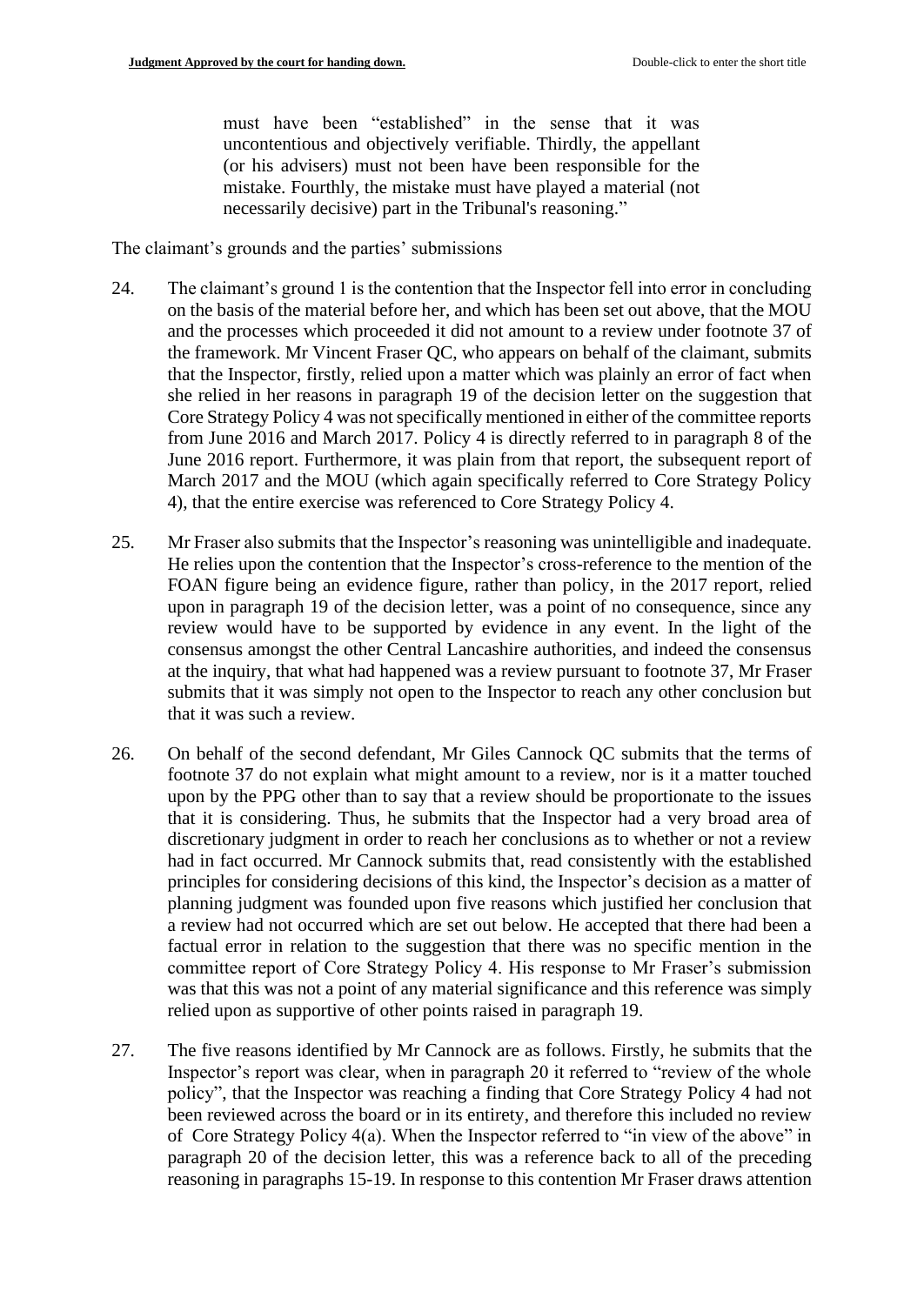to the reference in paragraph 16 of the decision letter to the second defendant's witness's contention that "the whole of policy 4 was not reviewed", and further in paragraph 16 to whether or not the MOU and SHMA process "constituted a full review". He submits that the Inspector's distinction between a full review of Core Strategy Policy 4 and a partial review of Core Strategy Policy 4(a) was clearly a misapplication of the Framework's policy in paragraph 73, which was purely concerned with housing requirements, and not the other elements of Policy 4 related to monitoring housing delivery or site allocations. On this basis, firstly, the second defendant's witness had been correct to concede that there had been a review of Core Strategy Policy 4(a) and, secondly, the Inspector failed to reach any conclusion as to whether or not Core Strategy Policy 4(a) had been reviewed, or provide any reasons for any finding that it had not.

- 28. The second matter that Mr Cannock relies upon in support of the conclusion that the Inspector provided appropriate reasoning for her decision that there had not been a review pursuant to footnote 37 was her reference to the SHMA being a document for a future review of the Core Strategy. There is, therefore, no reason for suggesting that the SHMA itself supported the conclusion that there had been a review. In response to this contention Mr Fraser observes that the documentation contained in the committee reports made clear that the SHMA was commissioned to address the question of whether or not the housing requirement in Core Strategy Policy 4(a) might remain reliable, and not for some future unspecified review of the plan. The quote from the SHMA set out in paragraph 18 of the decision is incapable of supporting the Inspector's conclusion, since it simply referred to the fact that the SHMA did not make any judgment in relation to future policy.
- 29. The third matter relied upon by Mr Cannock is the absence of mention in the 2016 or 2017 committee reports of Core Strategy Policy 4(a). That was something which the Inspector was entitled to rely upon in passing as supporting her conclusions. As set out above, Mr Fraser's response to this is to draw attention to this reasoning as in fact an operative error of fact which amounts in and of itself to an error of law. Fourthly, Mr Cannock relies upon the Brindle Road Inspector and the conclusions that he reached. In response to this, Mr Fraser replies firstly, that the reasoning does not make clear at all why the Brindle Road Inspector's decision supported the Inspector's view, particularly bearing in mind secondly, the Brindle Road Inspector only addressed the MOU and not the process leading up to it.
- 30. Finally, Mr Cannock points out that the Inspector relied upon absence of consultation in relation to her conclusion that there had not been a footnote 37 review. He submits that the Inspector was entitled to take account of the fact that consultation would have been a proportionate ingredient of a review and assist in judging whether it was fit for purpose (see paragraph 15 of the decision letter). Mr Fraser responds by noting that there is no requirement for consultation in either law or policy and that this ingredient of the Inspector's reasoning is therefore quite unsustainable.
- 31. Ground 2 is focused on the sentence within paragraph 21 of the decision letter where the Inspector, having acknowledged that the other two authorities within the Central Lancashire area, Preston City Council and Chorley Council, were using the Core Strategy housing requirement from its Policy 4(a), concluded that "it seems to me that there are various other reasons, not solely related to the MOU, that they continue to use the CS figures and consider that a review of Policy 4 has taken place". Mr Fraser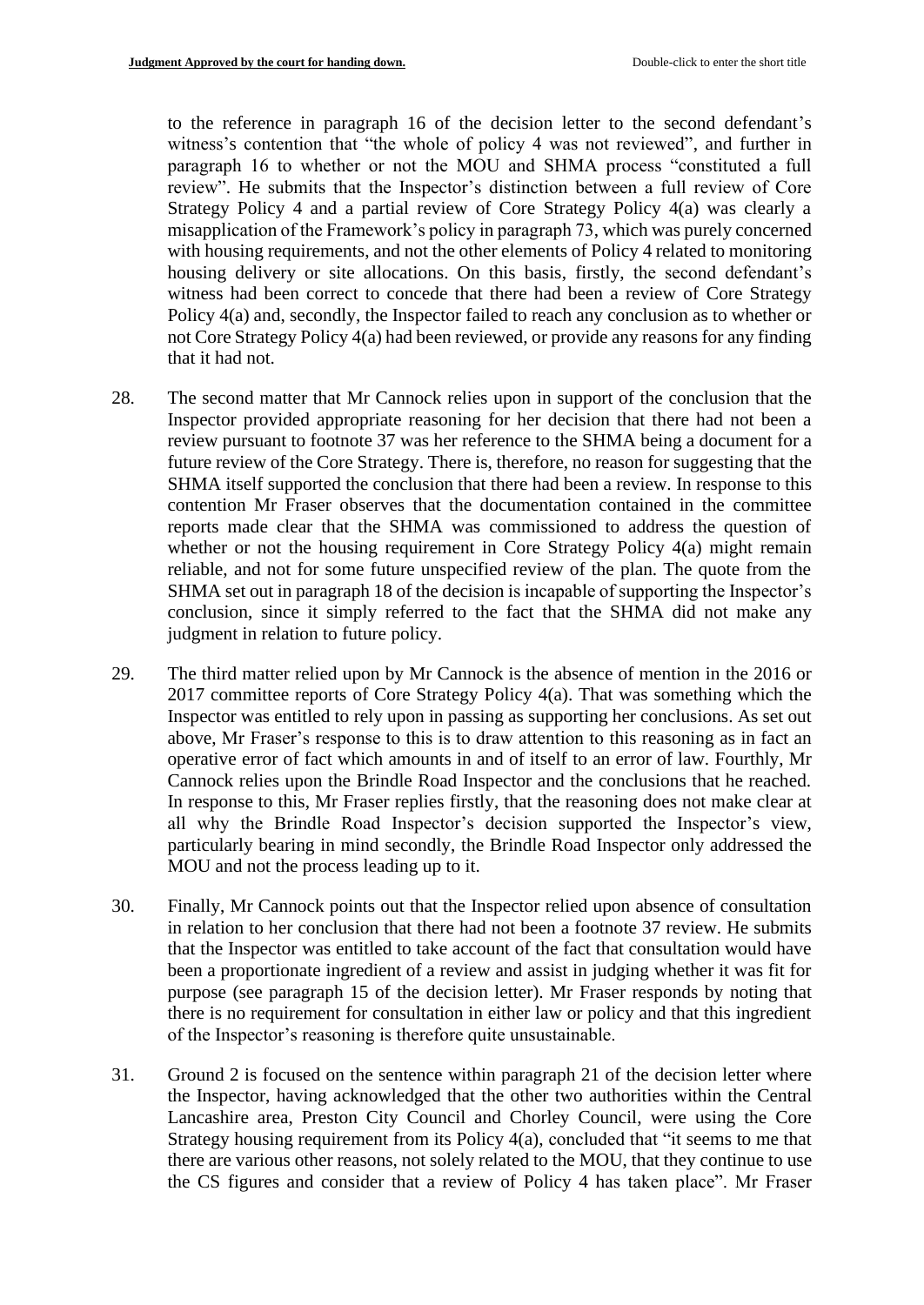submits that the Inspector's reasoning in this connection is quite unclear. This clause from paragraph 21 of the decision letter suggests that the MOU was in fact a review, and the fact that there may be other reasons to apply the Core Strategy figures in the other authority areas of Central Lancashire is neither here nor there. Furthermore, consistently both with the fact that Core Strategy Policy 4(a) applied to all three authorities, and consistent with the clear policy in paragraph 73 of the Framework, the policy and the joint committee process and MOU cannot properly be regarded as a review in two authorities but not a review in the third. Logically, this is a matter which ought to have been considered prior to the Inspector forming her conclusions in relation to whether there had been a review in paragraphs 16-20.

- 32. In response, Mr Cannock submits that whilst paragraph 21 of the decision letter may be infelicitously phrased, it has to be read together with the balance of the paragraphs to which it relates, and in particular paragraph 25 of the decision letter where, having rehearsed the evidence in relation to Preston and Chorley, the Inspector clearly concluded that she was not satisfied that they were applying the Core Strategy figure on the basis that the MOU and SHMA process constituted a footnote 37 review.
- 33. Ground 3 relates to the Inspector's conclusions in paragraphs 26-28 in relation to whether or not a significant change had occurred in the context of the paragraph of the PPG as set out above. Mr Fraser contends that the Inspector was guilty of a clear misinterpretation of the PPG when she concluded that it covered a situation where an existing plan figure was found to be significantly above the housing requirement generated using the standard method to identify local housing need. Mr Fraser submits that this reading renders the PPG pointless, on the basis that if a significant change is to be said to have occurred when the development plan figure is significantly above or below the standard method figure, then the development plan figure would only be used if there was no material difference between it and the standard method figure, and therefore the PPG would be purposeless. Moreover, Mr Fraser submits that the PPG is clear and consistent with the Framework in its approach to only regarding there having been a significant change when the development plan figure is significantly below that generated using the standard method, bearing in mind that the Framework seeks to boost significantly the availability of housing land, and ensure that all housing need is planned for as quickly as reasonably possible. In response, Mr Cannock submits that the Inspector's interpretation is consistent with a sensible approach to the PPG reflecting that the judgment of whether or not there has been a significant change in particular circumstances is one regularly undertaken in the application of planning policy. The Inspector's interpretation was a sensible and reasonable interpretation of the PPG's guidance.
- 34. Ground 4 focuses upon the Inspector's conclusions in paragraph 34 of the decision letter, in which she accepted that "convincing arguments" had been made by the claimant for retaining the Core Strategy requirement in view of the redistribution which might potentially result from the use of the standard method, and her conclusion that these consequences were a matter for the other authorities' decision making and the emerging Central Lancashire Local Plan. Mr Fraser complains that the Inspector, having found the arguments convincing, failed to follow them and, further, failed to appreciate that any redistribution of housing within the housing market area required a collective decision of all three authorities, and could not be done by individual decisions of the authorities acting alone. Mr Cannock submits in reply that the claimant's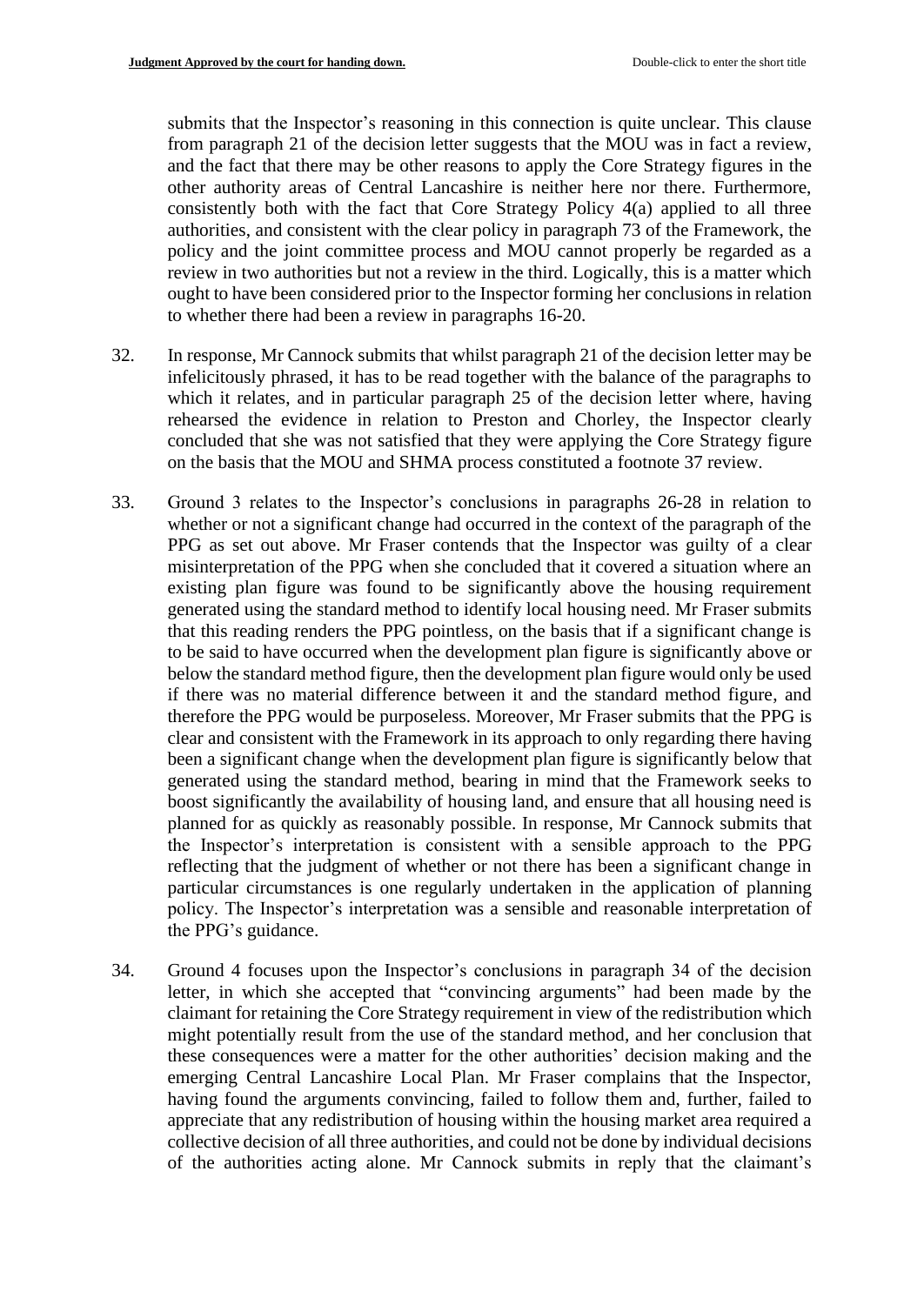submission focuses illegitimately on a single phrase in a single sentence within the decision letter. Further it fails to place that phrase in context and have regard to the surrounding reasoning. The Inspector clearly explained that whilst she may have found the Claimant's case convincing there were other arguments and considerations which were explained in the decision letter, in particular at paragraph 36, as to why the claimant's arguments could not prevail.

- 35. Ground 5 relates to the claimant's contentions, ultimately accepted by the second defendant's planning witness at the public inquiry, that as a consequence of the use of the standard method the distributional consequences which would arise across the Central Lancashire housing market areas would render Local Plan Policy G3 out of date. Mr Fraser submits that the Inspector's reasons in relation to her conclusion that Local Plan Policy G3 was not out of date are unclear and incoherent. Firstly, he notes the Inspector's finding that Local Plan Policy G3 of the South Ribble Local Plan and Core Strategy Policy 4 were the two most important policies for determining the appeal, and those which paragraph 11(d) of the Framework required the Inspector to assess as to whether or not they were out of date. Secondly, he notes that the Inspector's reasons for concluding that Local Plan Policy G3 was not out of date were, firstly, that the distributional consequences relied upon were not a situation referred to in the framework or PPG as rendering this type of policy out of date. This he submits is illegitimate and unclear: the Framework deliberately does not seek to identify particular circumstances when a policy may be out of date (save for the circumstances specified in footnote 7 related to the five year housing land supply).
- 36. Thirdly, the Inspector's second reason for rejecting this contention was articulated in paragraph 88 of the decision letter. As set out above, the claimant's argument was based upon the application of the standard method to each of the authorities and the distribution of housing that created. The split in relation to local housing need between the authorities was Preston 23.3%, Chorley 56.1% and South Ribble 20.6%, which Mr Fraser submits was radically different from the Core Strategy Policy 4(a) distribution of Preston 37.8%, Chorley 31.1%, and South Ribble 31.1%. Mr Fraser submits that the Inspector's response to this argument did not engage with its substance, and her reasons did not begin to explain how she dealt with this key point. She responded to it by referring to the redistribution recommended in the Housing Study, and in doing so compared apples with oranges, and failed to engage at all in the claimant's argument, based as it was upon the factual outcome of the application of the standard method to these individual authorities. Thus, he submits that the Inspector's reasons failed to grapple with the claimant's argument and provide an answer to it. In response to these contentions Mr Cannock submits that the claimant's submissions are an attack on the Inspector's planning judgment, and that she was entitled to look at the standard method figures as proposed to be redistributed in the housing study. She was not obliged to consider the distributional consequences of un-redistributed standard method figures, bearing in mind that work was in progress to produce answers to the distributional consequences.

# Submissions and conclusions

37. It is convenient to start with the ground of challenge which is conceded by the first defendant. This is ground 5, related to the conclusion that Local Plan Policy G3 was not out of date. In my view there is conspicuous merit in this ground, on the basis that the Inspector's reasoning failed to deal with the claimant's argument or explain her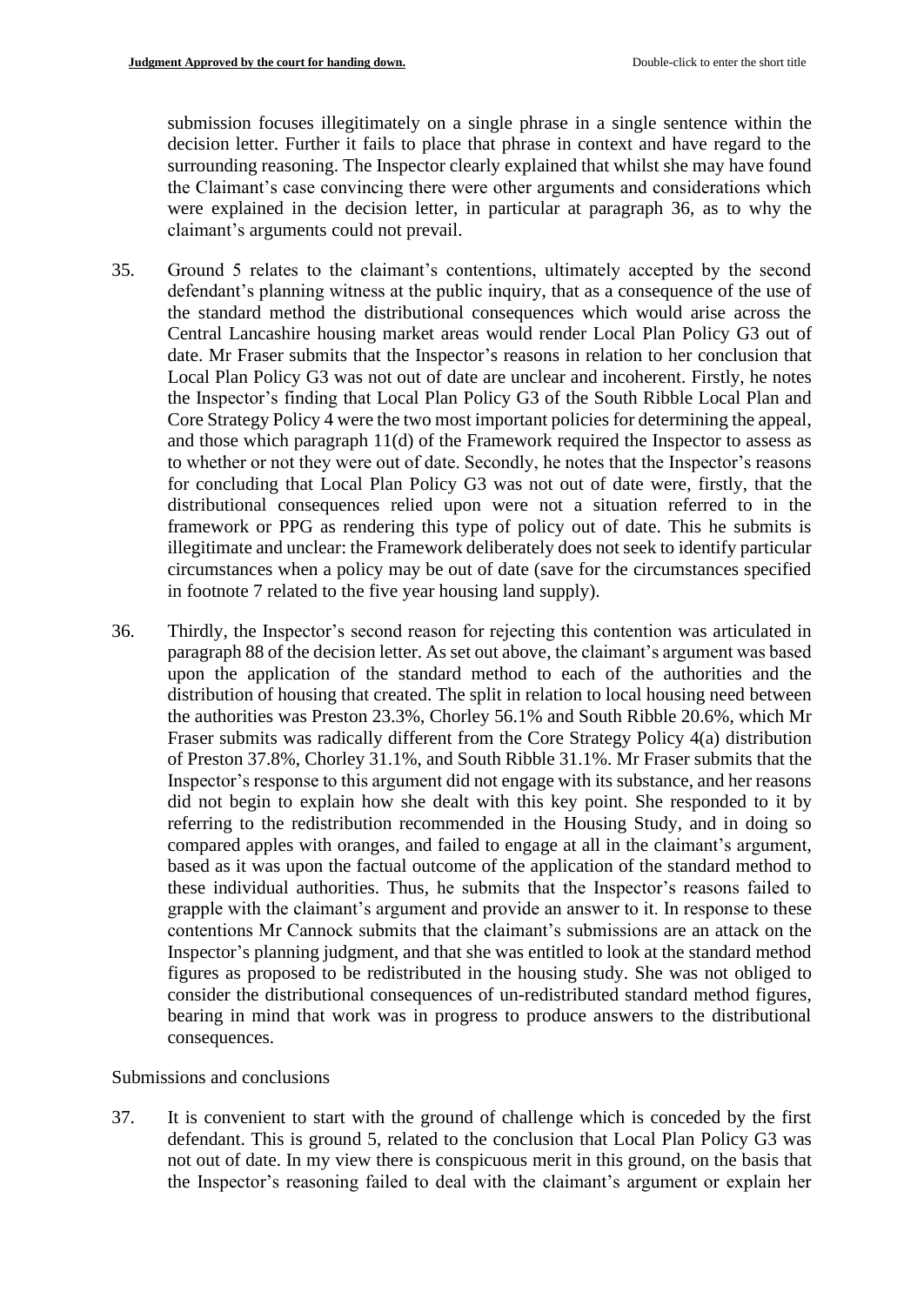conclusions in relation to it. The argument which was made by the claimant was related to the consequences of deploying the standard method's measurement of local housing need as a result of the earlier conclusions which the Inspector had reached. The figures set out above identify a stark difference in the housing distribution using the local housing need housing requirement, as compared to the distribution contained within Core Strategy Policy 4(a). The Inspector simply failed to provide an answer to the point raised in relation to the adoption of the standard method and its consequences for the distribution of housing contained within that policy which, in turn, underpinned the quantity and distribution of safeguarded land reflected in Local Plan Policy G3. It was not an answer to Mr Fraser's point at the inquiry (namely, that the use of the local housing need requirement figures derived from the standard method presented a radically different housing distribution to that in the Core Strategy) to compare the distribution using the standard method with a Housing Study which contained housing figures which had been adjusted by an as yet inchoate emerging policy. As Mr Fraser submits, her approach involved a comparison which was not apt and failed to engage with the direct consequences for Local Plan Policy G3 of her earlier conclusion that the standard method for deriving the housing requirement should be used for the purposes of her decision. Indeed, the Inspector's reliance in her reasoning on a future exercise of policy making, involving review and a fresh exercise of redistribution, reinforced the point that Local Plan Policy G3 was in fact out of date and requiring review at the time of making the present decision if the housing requirement derived from the standard method was to be deployed. Further, her reference to this situation as not being one referred to in the Framework or PPG as rendering this type of policy out of date does nothing to explain either why the claimant's detailed point in relation to the impact on the current distribution of housing of use of the standard method did not render Local Plan Policy G3 out of date.

- 38. I am, therefore, satisfied that the Inspector's reasons were inadequate in that they failed to grapple with and explain adequately her answer to the point raised in relation to the consequences for the distribution of housing set out in the Core Strategy for each of the Central Lancashire authorities, upon which Local Plan Policy G3 depended, arising from her adoption of the housing requirement derived from the standard method for the purpose of taking her decision. The concession made by the first defendant was appropriate, and the claimant must succeed on ground 5.
- 39. I turn then to grounds 1, 2 and 3, noting Mr Cannock's undisputed proposition that the claimant must win on either grounds 1 and/or 2 as well as ground 3 in order to succeed, bearing in mind that the points raised under ground 3 are in the alternative or a fallback, and on the basis that a footnote 37 review had in fact taken place as the claimant contends. Dealing firstly with ground 1, in my judgment there is substance in the claimant's complaint that the Inspector fell into error in suggesting that Core Strategy Policy 4(a) was not mentioned in either of the committee reports. It is conceded that this was an error. The concession is rightly made, since to my mind it is plain that on any reading of the committee reports in June 2016 and March 2017 the central focus of the discussions taking place, and the exercise underway, was an examination of whether or not the housing requirement in Core Strategy Policy 4(a) remained valid. The point which she made is an error and, as a consequence, incapable of supporting her conclusions, thereby rendering her reasoning unclear and unlawful. In so far as this is relied upon as an actionable error of fact, it satisfies in my judgment the requirements set out in the case of *E*, since it was an error in relation to an established and verified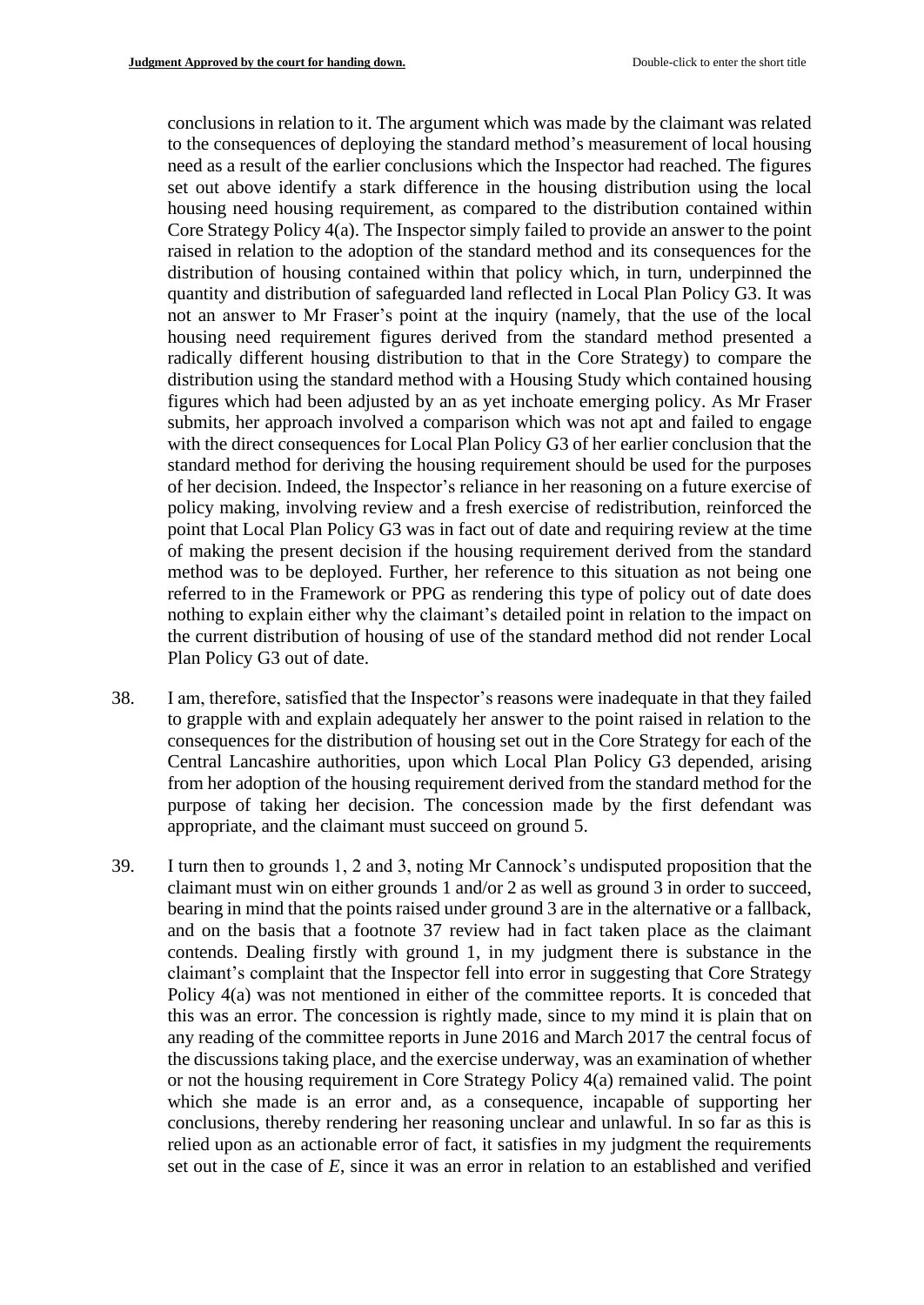fact which was not caused by either party at the inquiry. I note that in identifying the reasons it is said that the Inspector had for forming the conclusion that there had not been a review, the second defendant relies upon her reference to Core Strategy Policy 4 being absent from the committee reports, and it is clear to me that this reference was a part of the reasoning she relied upon in reaching her conclusions in relation to the review. I am unable to accept the second defendant's suggestion that this is merely a matter raised in passing: it was part of her reasoning.

- 40. It follows from this that one of the strands of reasoning said by the second defendant to support the Inspector's conclusions has been found to be legally flawed. Whilst I am prepared to accept the contentions made by the second defendant in relation to the Inspector's reliance upon the absence of consultation, the reference to the Brindle Road Inspector and the fact that the SHMA was not itself a review of the policy as all being matters potentially relevant to her consideration of whether or not there had been a footnote 37 review, I have found her reasons in paragraph 20 (flowing from paragraph 16 of the decision letter) in relation to reliance on the conclusion that there was not a review of the whole of Core Strategy Policy 4 problematic. It is clear that footnote 37, related as it is to paragraph 73 of the Framework, relates to strategic polices containing a housing requirement. In this case the strategic policy containing the housing requirement is Core Strategy Policy 4(a), and not the other elements of the policy which relate to additional ancillary matters. The apparent reliance on Core Strategy Policy 4 not having been reviewed as a whole is further complicated by Mr Fraser's pertinent submission that in fact the MOU contained agreement not simply in relation to policy 4(a), but also in relation to those other ancillary matters. In short, it is difficult to understand, and the Inspector failed to explain, firstly, why the whole of Core Strategy Policy 4 had to be reviewed for the exercise to constitute a review for the purposes of footnote 37 and, secondly, why the MOU did not constitute that review of the whole policy bearing in mind the contents of the MOU. For all of these reasons, and whilst I have not concluded that all of the claimant's submissions have substance, I have concluded that on the basis of the claimant's arguments which I have accepted, they must succeed in respect of ground 1.
- 41. Turning to ground 2, in my view Mr Cannock is correct when he suggests that ground 2 depends upon a highly forensic examination of only a part of the Inspector's overall reasoning in relation to the position of the other neighbouring authorities within the Central Lancashire housing market area. Paragraph 21 of the decision letter could undoubtedly have been more precisely worded. However, the reference to "not solely related to the MOU", and any lack of clarity which that gives rise to, has to be put in the context of the balance of the reasoning on this issue in paragraphs 22-25 which are, in my judgment, clear as to why the Inspector formed a conclusion that she was not satisfied that the evidence demonstrated the other authorities were applying the Core Strategy Policy 4(a) figure on the basis that the MOU, and that which proceeded it, constituted a footnote 37 review. I am not satisfied, therefore, that there is substance in ground 2.
- 42. Turning to ground 3, it needs to be borne in mind that the passage from the PPG in relation to the need to review plans when there has been a significant change arose in the context of the arguments about whether or not Core Strategy Policy 4(a) was out of date and, in particular, was relied upon in paragraph 37 of the decision as one of the reasons for the Inspector's conclusion that Core Strategy Policy 4(a) was out of date.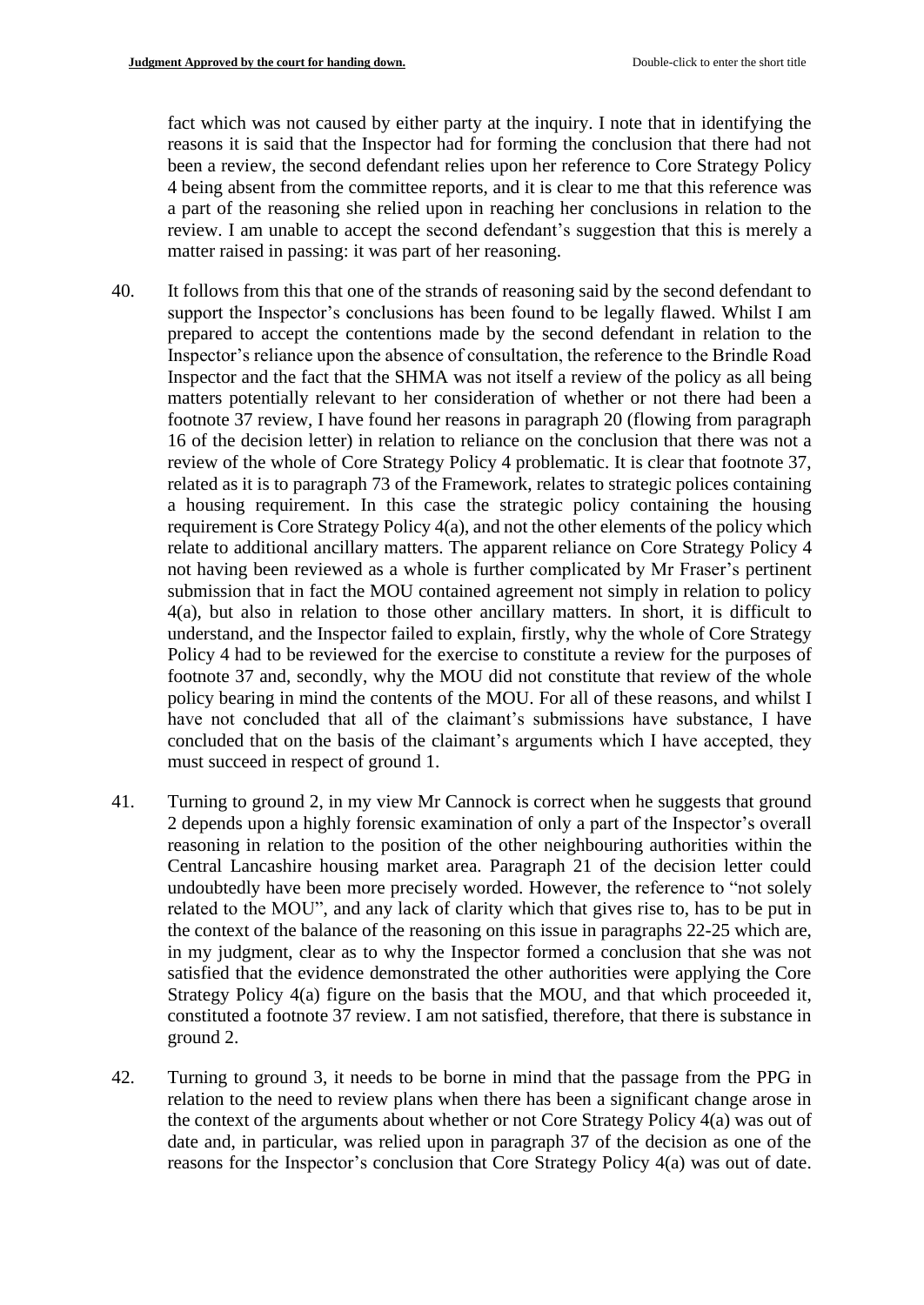Whilst it is fair to observe that the only significant change specifically instanced in the PPG is where a housing requirement is found to be significantly below the number generated using the standard method, in my view this passage of the PPG needs to be read purposefully and as a whole. The third paragraph of the passage of guidance makes clear that a plan will continue to be treated as up to date "unless there have been significant changes as outlined below". The following paragraph provides some examples where there may have been significant change but, as Mr Cannock points out, the question of whether or not there has been a significant change warranting a review of the plan on the basis that it is not up to date is not curtailed or circumscribed by the contents of the final paragraph.

- 43. There may be many material changes in the planning circumstances of a local authority's area which would properly render their existing plan policies out of date and in need of whole or partial review. I am unable to accept Mr Fraser's submission that it is impermissible to regard the emergence of a local housing need figure which is greatly reduced from that in an extant development plan policy as having the potential to amount to a significant change. Whilst he is entitled to point to the wider national planning policy context of boosting significantly the supply of housing land, as Mr Cannock points out in his submissions, the use of the standard method to derive local housing need is part and parcel of the Framework's policies to achieve that objective. Moreover, the question of whether or not any change in circumstances is significant is one which has to be taken on the basis of not only the salient facts of the case, but also other national and local planning policy considerations which may be involved. In short, in my view, the language of the PPG and its proper interpretation did not constrain the Inspector and preclude her from reaching the conclusion that she did, namely that the significant difference between the housing requirement in Core Strategy Policy 4(a) and that generated by the standard method was capable of amounting to a significant change rendering Core Strategy Policy 4(a) out of date. That was a planning judgment which she was entitled to reach and was properly reasoned in her conclusions.
- 44. Finally, ground 4 is the claimant's contention in relation to the Inspector's observation that the claimant made "convincing arguments" for retaining the current Core Strategy housing requirements in view of the potential consequences in respect of redistribution arising from deploying the standard method. This point arises in the context of the Inspector's consideration of whether or not Core Strategy Policy 4(a) is out of date or should be retained as the basis of the housing requirement for the purposes of calculating the five year housing land supply. I am unimpressed by the argument that simply because the Inspector described the claimant's arguments as convincing she was then obliged to accept them as a sound and proper reason for continuing to use Core Strategy Policy 4(a)'s housing requirements. Once again, the Inspector's conclusions need to be read as a whole in relation to this point. It is to my mind clear that the use of the phrase "convincing arguments" was perhaps an infelicitous use of language, and what the Inspector was describing was her view that the arguments were persuasive or not without force. It is, however, clear, in particular in her conclusions in paragraph 36 of the decision letter, that those arguments are not dispositive of the question of whether or not the housing requirement in Core Strategy Policy 4(a) should continue to be used, and whether or not it remains up to date. I do not consider, therefore, that there is any substance in the claimant's ground 4.